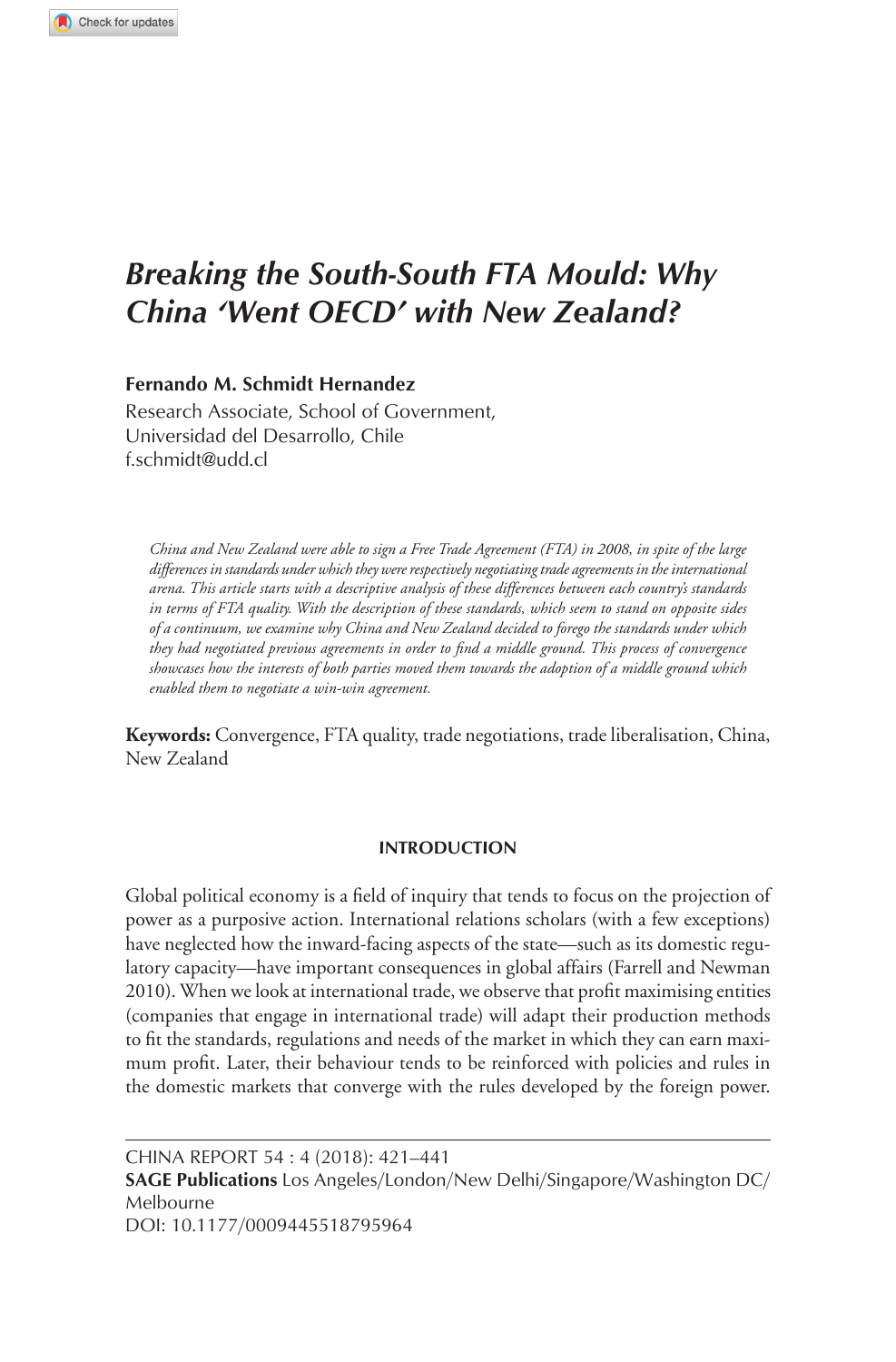In this vein, a country that possesses a large and open market can force a convergence of international rules to benefit its own interests without projecting power purposively onto third countries. Thus, negotiating with China would mean, for small countries, a convergence towards Chinese standards.

During the year 2008, China and New Zealand concluded 4 years of intense negotiations towards a free trade agreement (FTA). This was China's first FTA with a developed country and its first comprehensive FTA. At the same time, as is well known, China had used the same FTA template to negotiate trade agreements with its previous partners (Association of Southeast Asian Nations [ASEAN], Pakistan, Chile, Hong Kong and Macau), conducting negotiations on a 'mutually beneficial' basis, rather than in a 'commercially meaningful' way (Jiang 2008). However, the negotiations with New Zealand broke the template that China had used to negotiate with other countries, which included gradual negotiations with complementary economies, lowquality commitments in market access, a high level of exemptions and weak rules of origin (ROO). It represented China's first FTA with a developed country and China's inclusion of higher standards in its trade negotiations.

The research question that guides this case study is rather simple, yet meaningful one: Why New Zealand? Before this FTA, all of China's agreements had complied with the South-South category and had started from a principle of low-quality, high exemption and a gradual liberalisation scheme which was overly protectionist. On the other hand, New Zealand is recognised worldwide for being a leader in the advancement of high-quality trade liberalisation, setting standards for other countries to follow, and being one of the four initial partners of the Trans Pacific Partnership (TPP). China and New Zealand stood at opposite poles when it came to the ideas which lie behind trade liberalisation negotiations regarding the level of commitments that each country should put forth in these. Even though it was the government in Wellington that pushed for this negotiation process—it was not a Chinese decision (Gao 2011)—many other developed countries had also intended to engage China back in 2008, including resource-rich Australia<sup>1</sup> or financial hub Switzerland; yet New Zealand came first. Why? If New Zealand had among the highest standards for FTA negotiations in terms of quality, why did China sign first with this country?

Answering this question requires that we first approach the issue of measuring the quality of trade rules (from the World Trade Organization [WTO] perspective) in order to move to the specific case study which is being analysed here. There are analytical indicators of how an FTA's quality can be conceived according to the WTO regulations. For the purpose of this study, the analysis will centre on the stringency of ROO, the coverage (in terms of trade liberalisation and comprehensiveness of the agreement) and its schedule for trade tariff reduction. With this framework for established comparison, this case study will review China's FTA policy and quality and New

<sup>&</sup>lt;sup>1</sup>These negotiations took nearly 10 years, and the agreement entered into force in 2015.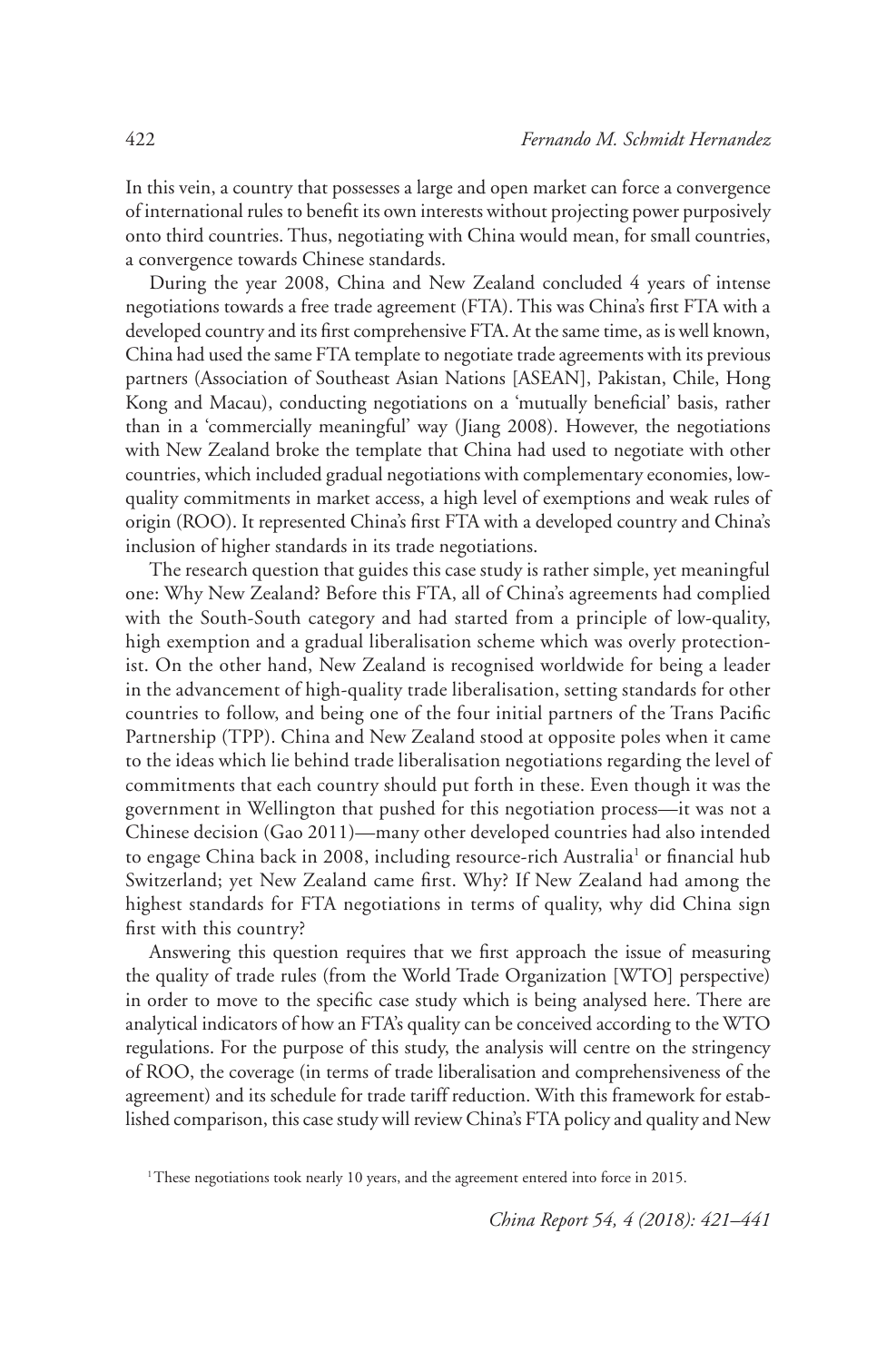Zealand's as well. In the final parts of the case study, an analysis of the China–New Zealand FTA will be provided, and with it this article will attempt to answer the research question posed above, as to why New Zealand emerged as China's first OECD (Organisation for Economic Co-operation and Development) FTA partner. The four explanations presented in this analysis relate to the quality analysis of FTAs and do not cover other issues which could be very relevant to the question, such as, each state's strategic intentions, geopolitical interests, economic complementarity or risk aversion. Rather, we argue that there is an evident process of regulatory convergence (Drezner 2007), as well as socialisation into regional rules, which pushed both trading partners towards finding a middle ground in order to accommodate their interests within their underlying trade values.

The chronological framework for this research stops at the time of the signing of the China–New Zealand FTA, as our goal is to look for the process of convergence prior to 2008 which let China and New Zealand agree on a set of norms towards bilateral preferential trade.

#### **FTAS AND THEIR FRAMEWORK**

Under WTO regulations, any country that wants to sign bilateral FTAs would be breaking the most favoured nation (MFN) rule and is therefore subject to penalties for giving preferential treatment to a third economy or set of economies. However, Ravenhill (2005) explains that FTAs are the most important exception that the WTO permits to the principle that countries should not discriminate in their treatment of other members. Parties to regional arrangements are obliged to notify the WTO of the details of their agreement. Therefore, FTAs are not illegal under global trade rules, as long as they comply with the established provisions for these. Therefore, every bilateral or regional agreement signed by WTO members must be submitted for review to the organisation.

The discussion between developing and developed countries regarding the terms of trade has produced different outcomes in the governance of global trade. For the purpose of this study, it is fundamental to notice that there are two ways in which a country can submit an FTA for review to the WTO. The first one is Article XIV of the General Agreement on Tariffs and Trade (GATT), and the second one is the Enabling Clause of the WTO. Any country can submit an FTA under Article XIV; however, only developing and least developed countries can sign FTAs under the Enabling Clause, since it allows for further flexibility and protective measures to safeguard the development of nascent industries. Within that framework, developed and developing countries can negotiate FTAs with different levels of quality, as well as different standards, which the negotiating states decide to include or not to include. We can observe this in Table 1.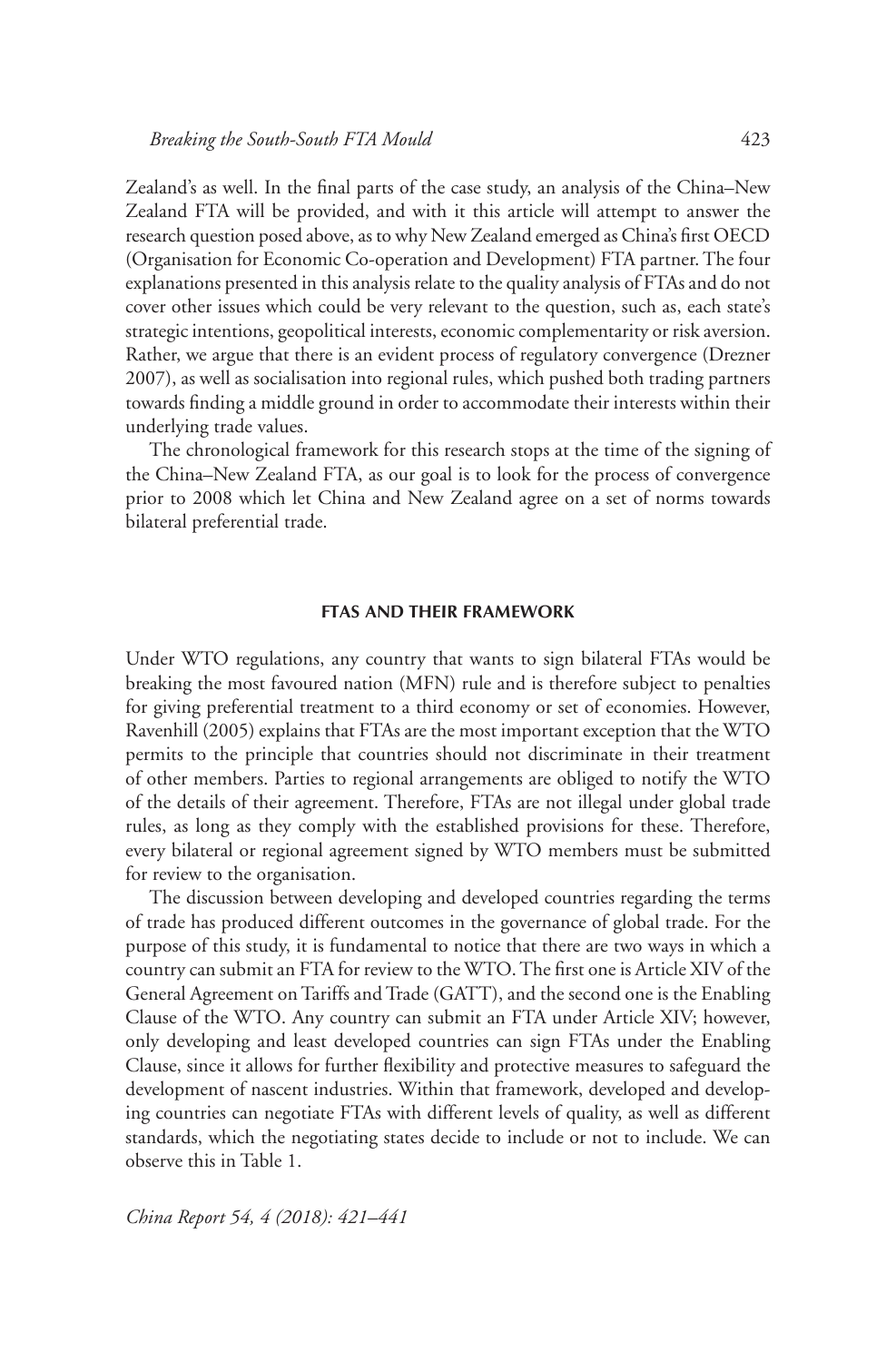| comparison or requirements of themes in a una manomic change |                                                                      |                                                                                            |  |  |
|--------------------------------------------------------------|----------------------------------------------------------------------|--------------------------------------------------------------------------------------------|--|--|
|                                                              | Article XIV of GATT                                                  | <b>WTO Enabling Clause</b>                                                                 |  |  |
| Membership                                                   | Any country                                                          | Among developing countries<br>(special treatment for Least)<br>developed countries (LDCs)) |  |  |
| Tariff liberalization                                        | Elimination of trade barriers for<br>substantially all trade         | Reduction of barriers, with<br>no minimum                                                  |  |  |
| Liberalization schedule                                      | 10-year framework                                                    | No limit                                                                                   |  |  |
| Measurement of impact                                        | Obligation to conduct ex ante and<br>ex post measurement of barriers | No obligation                                                                              |  |  |
|                                                              |                                                                      |                                                                                            |  |  |

*Table 1*  **Comparison of Requirements of Article XIV and Enabling Clause**

**Source:** World Trade Organization (www.wto.org).

These issues will determine largely the quality of an FTA, which can in turn reflect the economic impact of such an agreement (Hamanaka 2013). The analysis of the quality is the goal of this case study, since developing economies have problems complying with high-quality standards due to their internal provisions for economic policy development and their aspiration to develop an industrial base by controlling external trade in order to protect nascent domestic industries. We can expect the FTAs signed under the Enabling Clause to be of lower quality than those reviewed under Article XIV due to the nature of the provisions.

Assessing the quality of an FTA is not an easy task, since these agreements usually run into hundreds of pages and follow years of negotiations covering different topics under which each party aims to ensure an outcome which it considers to be within its win-set. Few research projects have taken up the task of evaluating FTA quality (such as the projects conducted by the Research Institute of Economy, Trade and Industry [RIETI] in Japan), since most tend to focus on their impact based on standard liberalisation assumptions. However, it is possible to conduct such an assessment as they all share similarities in the text itself, and there are points of comparison that can be taken in order to make such an assessment. For the purpose of this case study, we focus on ROO, tariff liberalisation and coverage (refer to Table 2), which are the items most directly related to the ability to achieve preferential market access. 'Although the quality of FTAs can be evaluated with several criteria, the most important component will be the degree of market access. … Although an FTA specifies tariff elimination for all goods, net impacts on trade will be reduced if exporters (manufacturers) are obliged to pay high costs in complying with complex and stringent ROO (Cheong and Kwon 2005: 21).

A stringent ROO is one where the exporter would rather choose to pay the tariff than to comply with the procedure required to attain a certificate of origin for his exports (due to high costs). In terms of coverage, there are two categories: the first one is used to measure coverage in terms of harmonised tariff code (HTC or HS) lines liberalised, and the second one is to consider more widely the inclusion of service trade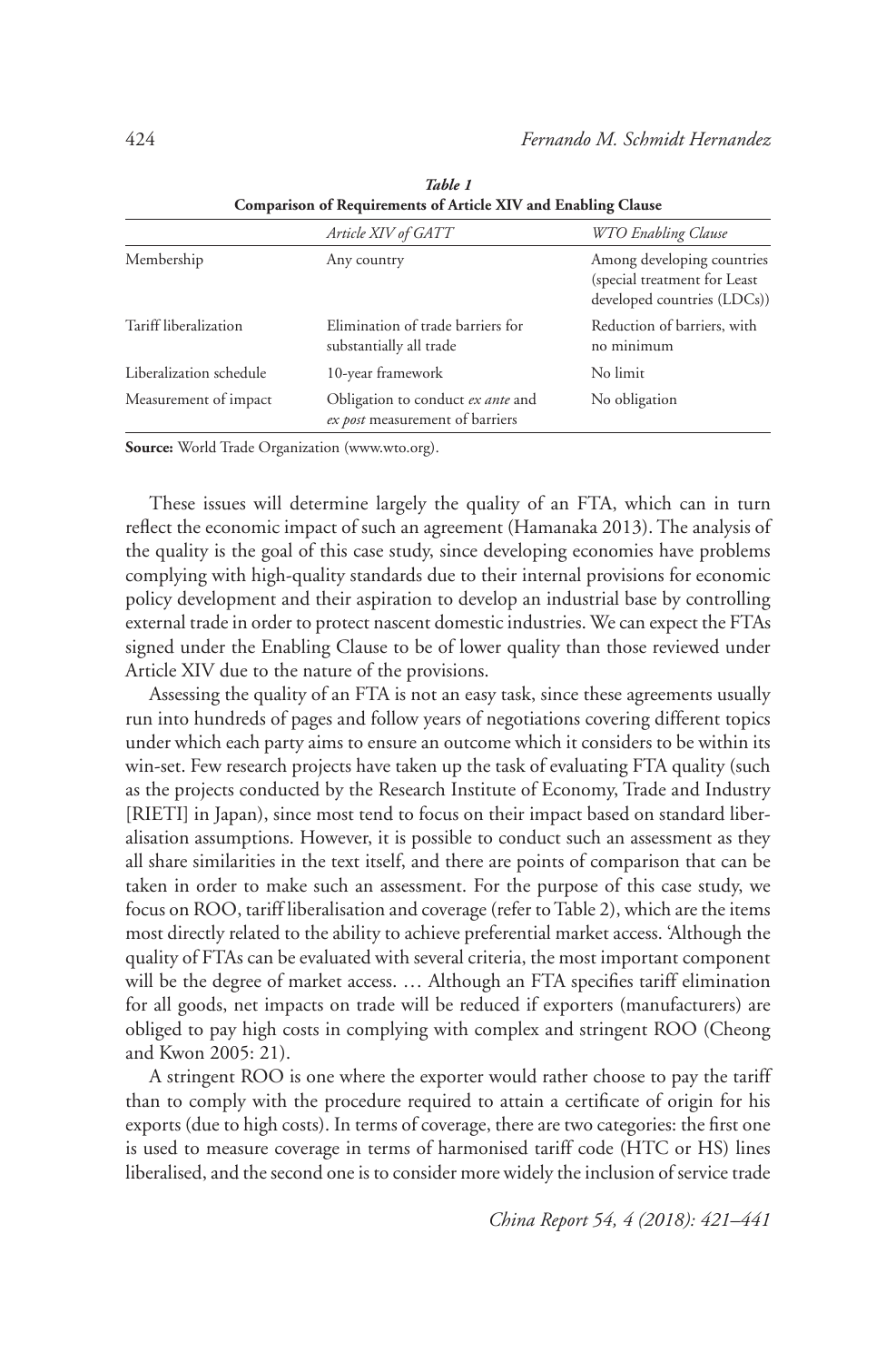|          |                             | Stringency of ROO |                |
|----------|-----------------------------|-------------------|----------------|
|          |                             | Less              | More           |
| Coverage | Wide                        | High impact       | Low impact     |
|          | Narrow                      | Low impact        | Limited impact |
| Schedule | Short term                  | High impact       | Low impact     |
|          | Long term (plus exceptions) | Limited impact    | Low impact     |

*Table 2*  **Quality of FTAs Basic Assessment**

Source: Cheong and Kwon (2005).

and investment protection clauses in the agreement. Finally, the schedule for tariff reduction or elimination can either be considered a short-term calendar (up to 5 years), a long-term calendar (going up to 10 years) or it may or may not include exceptions, referring to items that will not be liberalised under the agreement.

In light of the above, it is important to keep in mind that the quality of an FTA relates to its potential impact. The final goal is openness and trade facilitation, in order to establish a competitive environment that fosters productivity. Low quality FTAs may sound pejorative, but these kinds of agreements usually relate to the need to protect infant industries (depending on the level of development of an economy), protect existing jobs or take care of issues that may directly affect national security. Thus, the terminology chosen (low quality vs. high quality) is reflective of the terminology used in academia and not of the ability of countries and negotiators to achieve a certain result.

#### **CHINA'S FTAS**

'Agreements attempt to serve the specific needs of contracting countries' (Young 2012). This has not been an exception for China. There is ample literature regarding China's FTA strategy, especially how agreements tend to foster its security regarding the flow of natural resources, its division of partners by locations and its usage of economic might to obtain political benefits (Findlay 2012; Halper 2010; Song and Yuan 2012). 'As for [China's] criteria to choose the target countries, two concerns seem to have dictated the choice of the target, namely, enhancing China's political relations with its developing Asian neighbours and to secure its ever increasing energy and raw materials demand' (Nakagawa 2011: 19). In this scheme, the New Zealand–China FTA has been considered as 'resource driven', given China's craving for food and beverages and New Zealand's agrarian export structure.

As we can observe in Table 3, until 2008 China had only signed one FTA under the WTO's Enabling Clause, which is the China–ASEAN FTA of 2005. The rest were signed under the GATT Article XIV, which would give the impression of China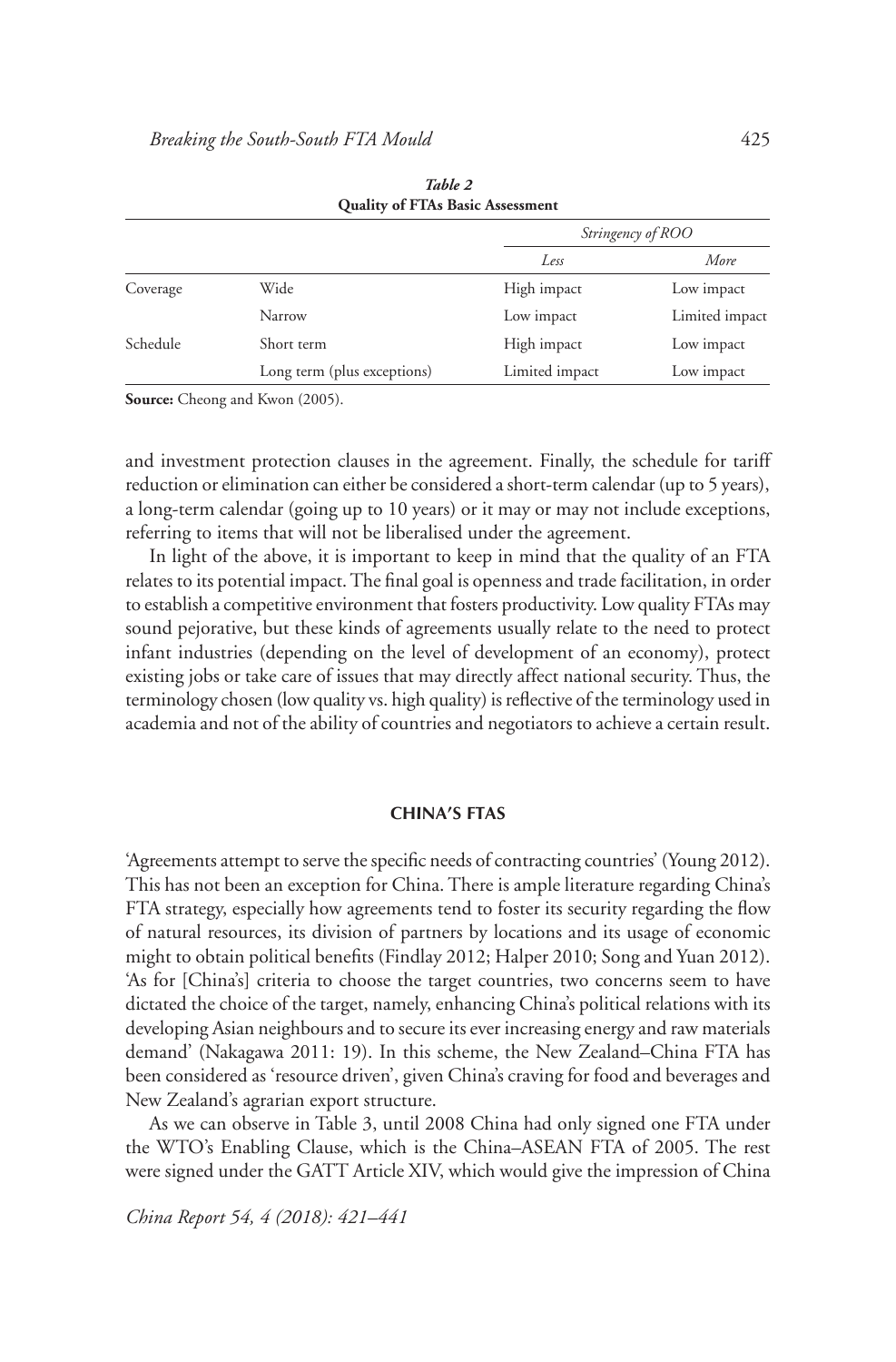| <b>Chinas FIA Partners</b> |      |                         |      |  |
|----------------------------|------|-------------------------|------|--|
| <b>Enabling Clause</b>     |      | <b>GATT</b> Article XIV |      |  |
| <b>ASEAN-PRC</b>           | 2005 | PRC-Macau               | 2004 |  |
|                            |      | PRC-HK                  | 2004 |  |
|                            |      | PRC-Chile               | 2006 |  |
|                            |      | PRC-Pakistan            | 2007 |  |
|                            |      | PRC-NZ                  | 2008 |  |

*Table 3* **China's FTA Partners**

Source: China's Ministry of Commerce (http://english.mofcom.gov.cn/).

**Note:** HK, Hong Kong; NZ, New Zealand; PRC, People's Republic of China.

being a high-quality FTA signatory. However, as we will see, this has not been the case for China.

Starting in 2004, China launched its FTA agreements diplomacy, involving several sets of negotiations. Of these, only its first FTA was signed under the WTO Enabling Clause. Most importantly though, this agreement was the one that China used to develop a template for future negotiations, which it replicated in most of its subsequent agreements. The importance of it is that China developed an FTA model under the Enabling Clause, even though all of its subsequent FTAs were submitted under the GATT Article XIV, which seems to be more demanding in terms of quality. However, China has shifted its FTA quality only gradually. For China, Article XIV has not been an obstacle towards developing its own FTA agenda.

The template of China's FTAs has been characterised as one of moderate trade liberalisation, highly politicised, resource-driven, aimed at achieving progress gradually, not comprehensive in nature (thus, not negotiating investment and service issues as part of the main agreement) and stopping at border issues without negotiating behind-the-border issues which might foster trade (Gao 2011; Jiang 2008; Nakagawa 2011). Therefore, China's FTAs have been characterised overall as having a low quality, given these indicators.

In order to be able to achieve low-quality FTAs under Article XIV of the GATT, China did a good job of bending Article XIV to fit its interests and needs. Negotiating an FTA under Article XIV allows for such flexibility, since its requirements are not defined with much specificity—for example, when it requires that the contracting parties should 'eliminate substantially all trade', without clearly defining 'substantially'. China has been able to comply with such elimination standards by measuring either total trade volume or HS lines liberalised. Either way, a means can be easily found that keeps up with partial liberalisation while complying with substantiality. This means that protective measures are not exempted even when an FTA is signed using the framework established by Article XIV of the GATT.

Moreover, China has chosen to move into FTAs in a step-by-step manner, through the implementation of early harvest lists (EHLs) and with agreements that do not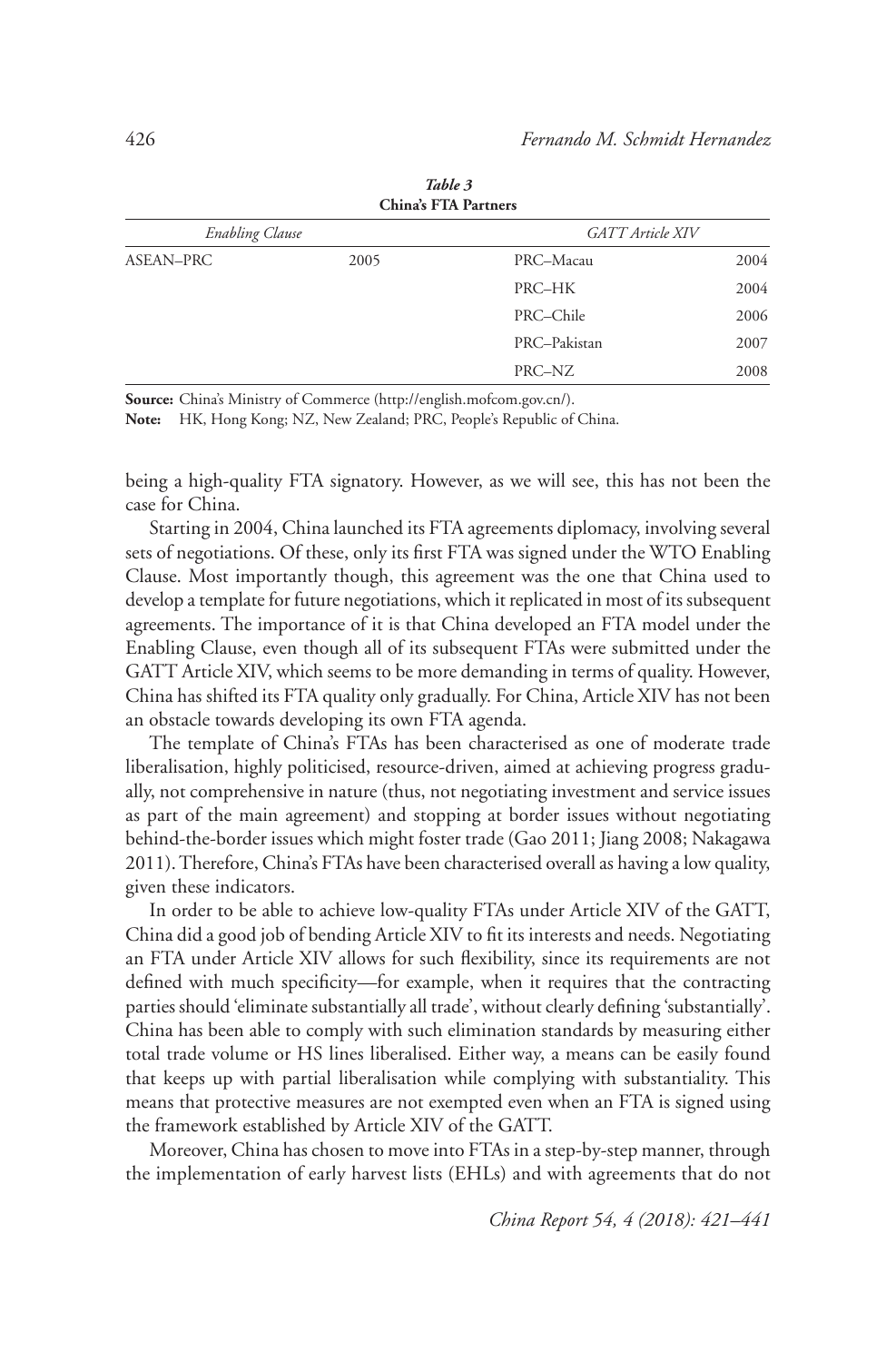cover issues on investment, services, migration, environmental issues or extensive technical barriers to trade (TBT) chapters. This gradual pace of negotiation, and its limited coverage, leaves room for the development of flexible negotiations, which make it easier for both parties to reach agreement. The Chinese discourse on 'mutually beneficial' agreements generated room for the contracting parties to protect those sectors which they perceived to be more vulnerable to foreign trade exposure (and particularly preferential trade exposure), and it allowed for sector-specific provisions to be discussed (like China's access to raw materials or its recognition as a market economy).

Two important characteristics of China's initial FTAs were the non-discussion of behind-the-border issues, alongside flexible ROO and schedules. A strong discourse on sovereignty had stopped China from negotiating issues that might force it to comply with standards inside its boundaries, thus taking away control from the state and handing it over to international regulatory agencies. Very important as well has been the fact that China's ROO have been very flexible, and its schedule for tariff reduction is long and plagued with exemptions of HS lines. Under these terms, Table 4 shows how China's FTAs with ASEAN and Chile can be evaluated.

| Comparative Analysis of China's FIAs with ASEAN and Chile |                                                |                                                |                                                                                        |                                                            |                                             |  |
|-----------------------------------------------------------|------------------------------------------------|------------------------------------------------|----------------------------------------------------------------------------------------|------------------------------------------------------------|---------------------------------------------|--|
|                                                           |                                                | <b>ROOs</b>                                    | Tariff Reduction                                                                       |                                                            |                                             |  |
| <i>FTA</i>                                                | RVC <sup>1</sup>                               | $CTC^2/TP^3$                                   | Certificate of Origin                                                                  | Schedule                                                   | <i>Exceptions</i> (9<br>Digits HTC)         |  |
| PRC-ASEAN                                                 | 40%                                            | None                                           | Stringent and complex<br>(lots of information);<br>border issue: 22 rules              | Reduction, not<br>elimination (10)<br>years-EHL)           | Avg. 450<br>(Different for<br>each country) |  |
| PRC-Chile                                                 | 40% (50%<br>for specific<br>chapters)          | Simple/<br>Simple                              | Non-stringent; border<br>issue; 6 rules                                                | Gradual,<br>$10$ years, $4$<br>categories (5<br>for Chile) | 216                                         |  |
|                                                           |                                                |                                                | Coverage                                                                               |                                                            |                                             |  |
| <i>FTA</i>                                                |                                                | WTO-Plus                                       |                                                                                        |                                                            | <b>IPR</b>                                  |  |
| PRC-ASEAN                                                 | Services and investment to be negotiated later |                                                |                                                                                        |                                                            | No chapter                                  |  |
| PRC-Chile                                                 |                                                | Services and investment to be negotiated later |                                                                                        |                                                            | TRIPS simple                                |  |
|                                                           |                                                |                                                | $\mathcal{C}$ Chines Minimum of Commons (boundledge) in from some A and Chile, DIDECOM |                                                            |                                             |  |

*Table 4* **Comparative Analysis of China's FTAs with ASEAN and Chile**

**Sources:** China's Ministry of Commerce (http://english.mofcom.gov.cn/) and Chile's DIRECON (www.direcon.gob.cl).

**Notes:** PRC, People's Republic of China.

1 Percentage of originating content

2 CTC—Change in Tariff Classification: When a good has been imported from a third country, it must change its tariff classification in order to be able to qualify for preferential treatment under the FTA rules.

3 TP—Technical Process: It requires a specific production process for an item.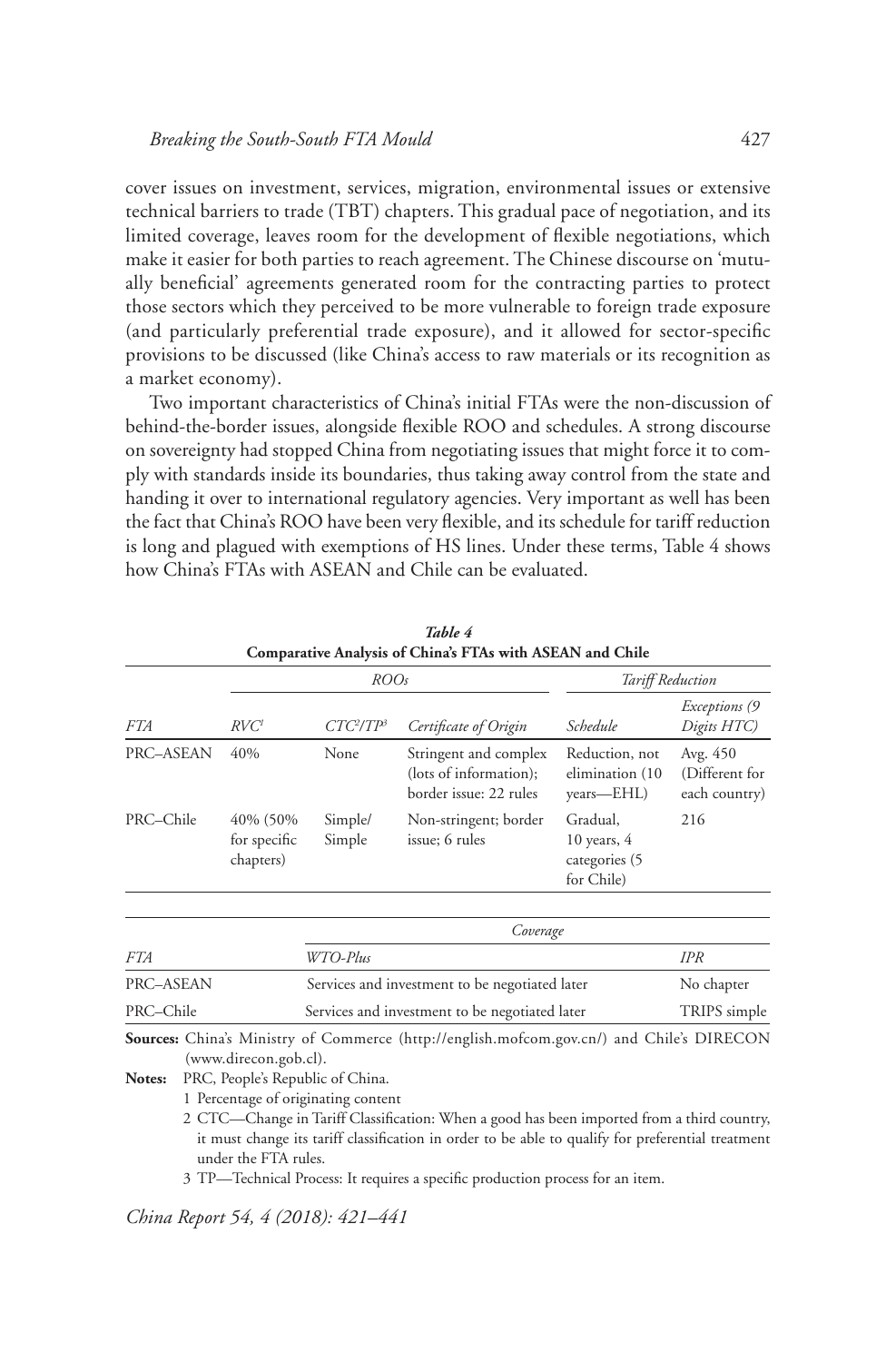As we can appreciate in Table 4, China has established rather low-quality ROO. Its mechanism for establishing the origin of products that contain non-originating materials has been a Regional Value Content (RVC) of 40 per cent. This means that a commodity can obtain a certificate of origin from China if 40 per cent of its value is added in Chinese territory with originating materials. Most GATT Article XIV agreements have tended to establish an RVC of 50 per cent. Moreover, RVC was, back in 2006, not a common rule any longer, since it was easier to establish the origin of a commodity by looking at whether non-originating materials had a change in tariff classification (CTC), rather than measuring value content. China's FTA with ASEAN uses only RVC, while its FTA with Chile uses a mix of both depending on the HS line. This fact speaks of an evolution towards higher quality in China's FTAs, which is also complemented with a reduced stringency in the generation of the certificate of origin and also seen in the comparison between China's FTA with ASEAN and its FTA with Chile.

In terms of tariff reductions, we can also appreciate an evolution towards higher quality in China's FTAs. Both the agreement with ASEAN and the agreement with Chile establish a 10-year framework for tariff reduction (not complete elimination of tariffs), but the amount of exceptions is lower in the case of the agreement with Chile. With ASEAN, every country set its list of exceptions, of which there is an average of 450 HTC exemptions. In the case of Chile, the agreement contemplated only 216 exemptions.

Finally, in terms of coverage, originally both agreements negotiated only trade in goods, thus not including trade in services or investment protection. Nonetheless, the China-ASEAN FTA started with an EHL, while the agreement with Chile negotiated the chapter on trade in goods all at once. The development of negotiations towards both agreements was gradual, with an agreement by the parties to negotiate the chapters on trade in services and investment at a later stage. The full agreement does not include issues such as environmental regulations, migration or other Singapore issues; they are limited in coverage of behind-the-border issues. Finally, in terms of intellectual property rights, the FTA with ASEAN does not include a chapter on this topic, while the FTA with Chile complies with the Trade-Related Aspects of Intellectual Property Rights (TRIPS) agreement of the WTO, not taking on any WTO+ clauses. This is also an improvement in the quality of the FTAs, from ASEAN to Chile.

## **NEW ZEALAND'S FTAS**

New Zealand has been considered one of the leaders in the pursuit of high-quality FTAs, ever since it started FTA negotiations with economies other than Australia. Even before that, the New Zealand–Australia Closer Economic Relations (NZACER) was regarded by the WTO as the agreement against which all other agreements should try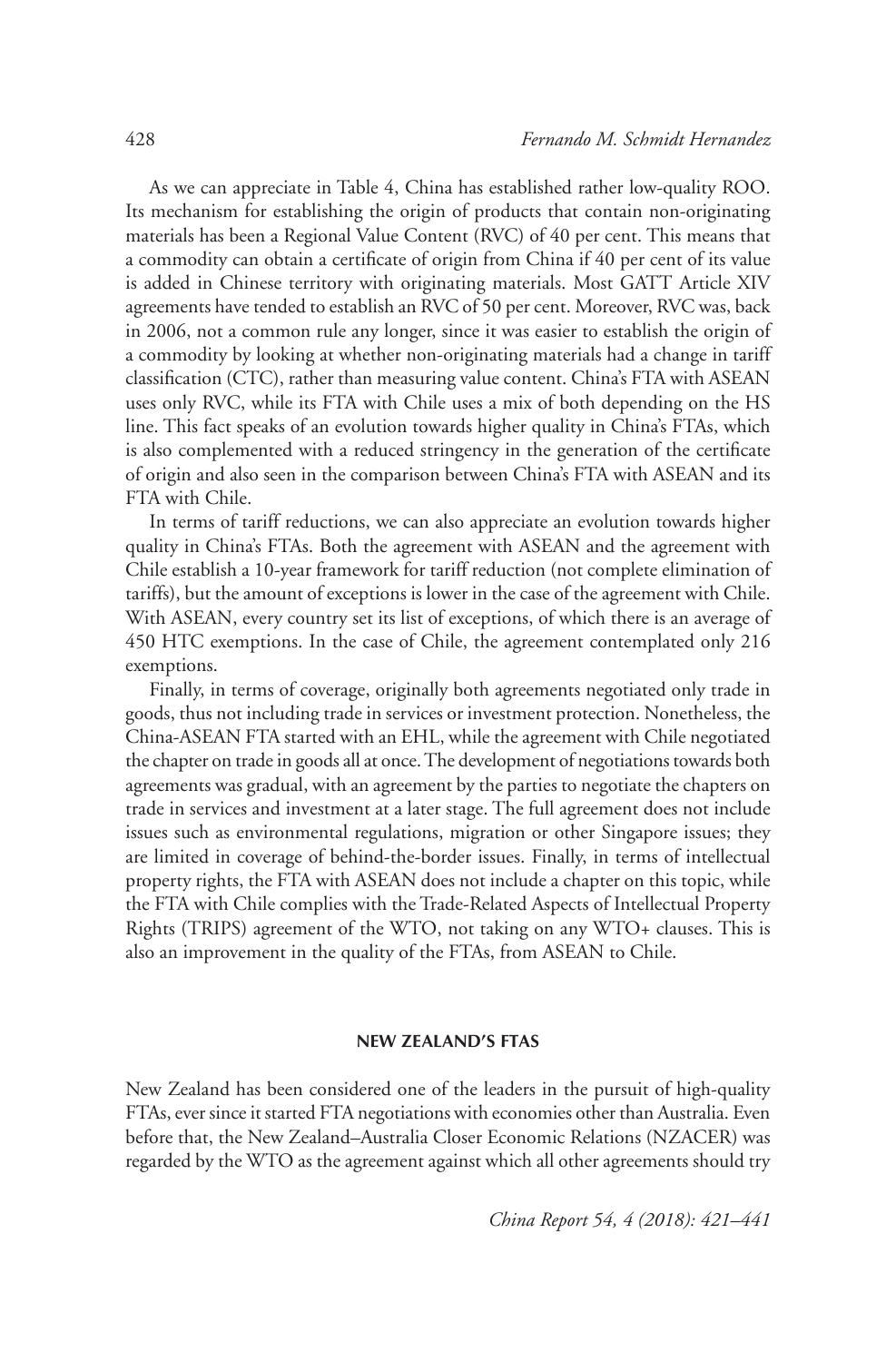to benchmark themselves, since its coverage is broad, is clear, greatly increases trade facilitation and is open in nature. Moreover, New Zealand's FTAs have given priority to its largest trading partners (unlike China's strategy), covering a substantial part of New Zealand's trade and focusing on its natural trade area in East Asia. It is important to note that China and Australia are New Zealand's first and second main trading partners, respectively; therefore, the orientation of New Zealand's negotiations had a clear economic prospect, not just a political one.

It is harder to find research on New Zealand's FTA quality than on China's, since most of its FTAs comply with WTO provisions—even goes beyond WTO requirements. Because of this, they have not been considered as being unique or marking a trend. The compliance with Article XIV of the GATT (since New Zealand falls under the category of developed country) is absolute, with full elimination of tariffs, studies ex ante and ex post<sup>2</sup> and a 10-year framework for tariff elimination. New Zealand has been considered as a model of free trade (Spence 2016) (Table 5).

The characteristics of New Zealand's FTAs were the following: first, they could be considered to be comprehensive in coverage and wide-ranging in the elimination of tariffs (at a steady, but relatively fast, pace). The government in Wellington had negotiated all of its agreements to include full elimination (not reduction) of tariffs, with no exemptions. This is important in order to push for open access of goods and services into the market. Regarding the schedule for tariff elimination, they tried to keep it as short as possible, aiming to achieve 100 per cent elimination of tariffs relatively soon (i.e., within 5 years on average). In some agreements, they did keep some special safeguard measures (SSGs) for agricultural products, but this is not exclusive to New Zealand's FTAs, since it is rather common for such agreements to include SSGs.

Second, New Zealand negotiated under a mechanism of single undertaking, rather than in a phased manner. Negotiators usually included negotiations on investment and services, and they either approved the whole package or rejected the deal completely. This meant that the counterpart had to agree on terms in all aspects before the overall agreement could be reached. The inclusion of an EHL which would 'test the waters' was not contemplated in New Zealand's negotiation style or strategy.

Third, given that the main goals of FTAs are trade facilitation and preferential access towards fostering an increased trade relationship, the contracting parties should try to establish non-stringent ROO. Thus, New Zealand has tried to make the mechanisms of its FTAs as simple as possible so that they promote, rather than block, trade. That is why, in particular, they try to make ROO as simple as possible, so that the exporter will opt to obtain a certificate of origin rather than paying the tariff. As we look at the analysis of two of New Zealand's FTAs (NZACER and the Trans-Pacific Strategic Economic Partnership or P4), we observe that these generalisations were given concrete

2 New Zealand conducts studies which measure its level of bilateral liberalization prior to the FTA (*ex ante*) and continue measuring after it is implemented (*ex post*) to evaluate compliance, as well as monitors the development of the trade relationship.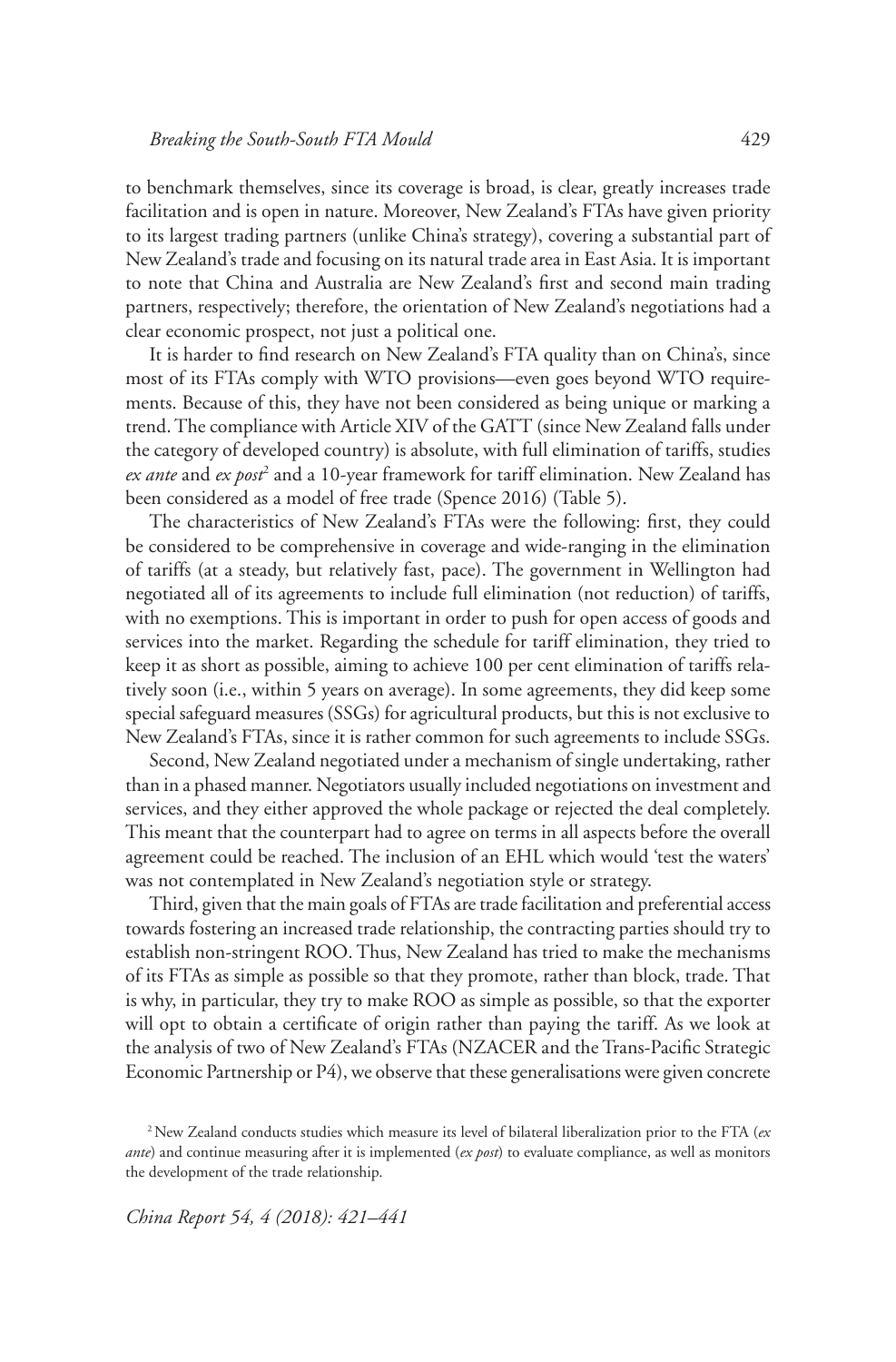form in the texts of the agreements, even if there was a trend towards a small diminution in the quality that is also observable alongside. In Table 6, we can appreciate the main points of comparison.

First, what we observe from Table 6 is that New Zealand established non-stringent ROO, since it applied CTC criteria for all goods in its agreement with Australia (which is easier to prove) and also established non-stringent rules to obtain the certificate of origin. We can observe that in the case of the NZACER, New Zealand originally chose an RVC approach for non-originating materials but changed it along the way to simplify bureaucracy. In the case of the P4 FTA, most goods that contain non-originating materials also fell under the CTC criteria, but some were excluded, and had to comply

| New Zealand's FTAs Until 2008 |      |  |
|-------------------------------|------|--|
| GATT Article XIV              | Year |  |
| NZ-Australia                  | 1983 |  |
| NZ-Singapore                  | 2001 |  |
| NZ-Thailand                   | 2005 |  |
| <b>P4</b>                     | 2005 |  |
| NZ-China                      | 2008 |  |

*Table 5*

**Source:** New Zealand's Ministry of Foreign Affairs and Trade (https://www.mfat.govt.nz/). **Note:** NZ, New Zealand.

| Comparative Analysis of New Zealand's FTAs with Australia and the P4 |                                           |                                      |                                                                                                                         |                           |                        |                                      |  |
|----------------------------------------------------------------------|-------------------------------------------|--------------------------------------|-------------------------------------------------------------------------------------------------------------------------|---------------------------|------------------------|--------------------------------------|--|
|                                                                      |                                           | <b>ROOs</b>                          |                                                                                                                         |                           |                        | Tariff Reduction                     |  |
| <i>FTA</i>                                                           | RVC                                       |                                      | <i>CTC/TP</i>                                                                                                           | Certificate of<br>Origin  | Schedule               | <i>Exceptions</i> (9)<br>Digits HTC) |  |
| $NZ-$<br>Australia                                                   | Originally 50%                            |                                      | CTC only<br>(currently)                                                                                                 | Non-stringent;<br>5 rules | 5 years                | None                                 |  |
| <b>P4</b>                                                            | 45%-50% (+ CTC<br>in cases like textiles) |                                      | CTC only for<br>most goods                                                                                              | Non-stringent;<br>3 rules | 10 years               | None                                 |  |
|                                                                      |                                           |                                      |                                                                                                                         | Coverage                  |                        |                                      |  |
| <b>FTA</b>                                                           |                                           | WTO-Plus                             |                                                                                                                         | <b>IPR</b>                |                        |                                      |  |
| NZ-Australia                                                         |                                           |                                      | Services (investment protocol, environment<br>for business, environmental issues, TBT<br>and other annexes added later) |                           | TRIPS + (IPR dialogue) |                                      |  |
| <b>P4</b>                                                            |                                           | Services, Investment, TBT, and agro. |                                                                                                                         | <b>TRIPS</b>              |                        |                                      |  |

| Table 6                                                              |
|----------------------------------------------------------------------|
| Comparative Analysis of New Zealand's FTAs with Australia and the P4 |

**Source:** New Zealand's Ministry of Foreign Affairs and Trade (https://www.mfat.govt.nz/). **Note:** NZ, New Zealand.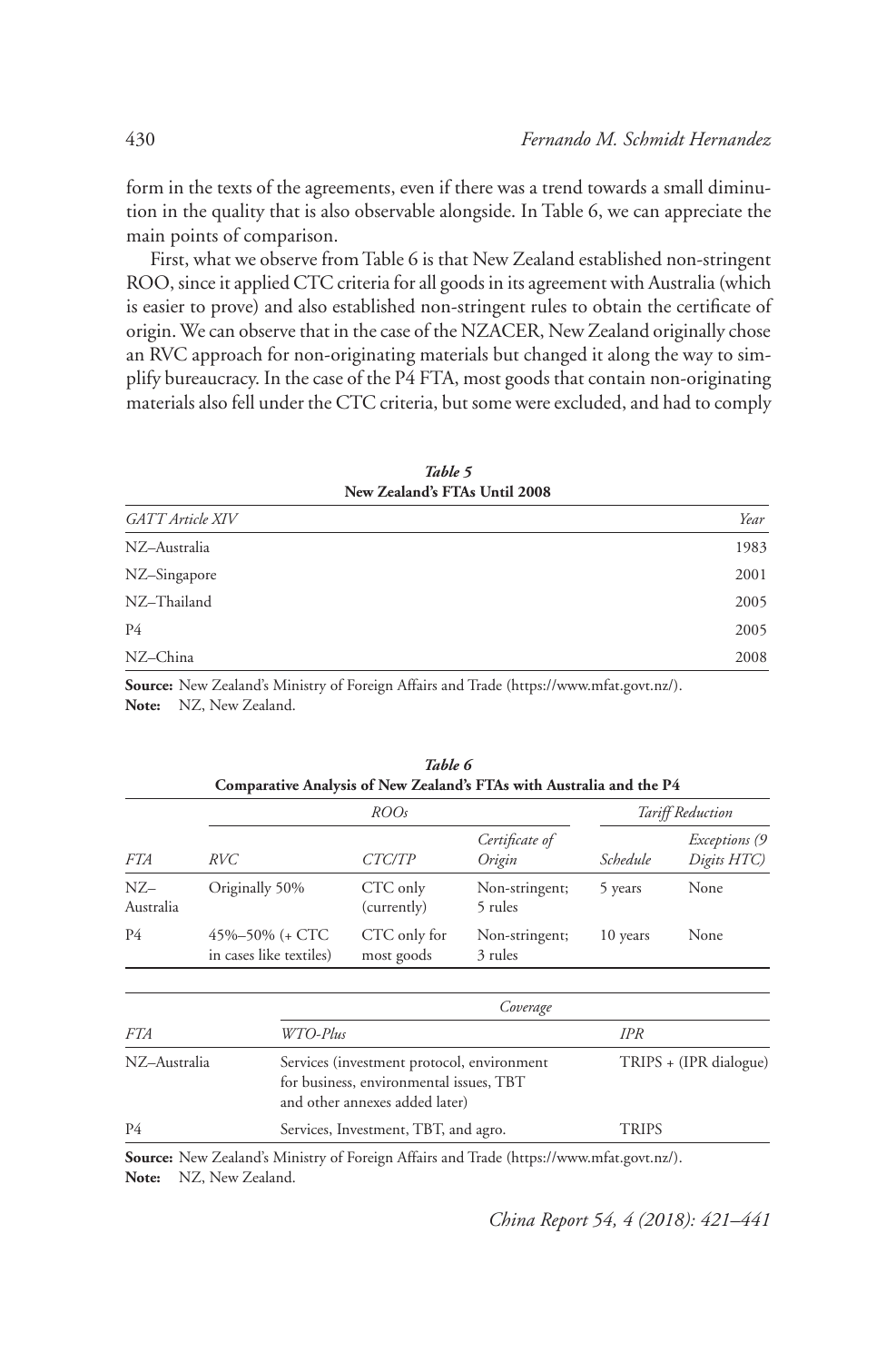with RVC criteria. Even though it is minimal, we can appreciate a small reduction in the quality of the agreements when compared over time.

Second, regarding the tariff reductions and the schedule to achieve them, it has been noted that the agreements aimed for a full elimination of tariff lines. The main difference between them is that the NZACER did that in a short-term schedule (5 years), while the P4 aimed for a longer schedule (10 years), complying with the limits of the WTO. Again, the change is not large, but it represents a small decrease in the quality of the FTAs. As of today, almost every FTA that is negotiated worldwide establishes a schedule of 10 years for tariff reduction or elimination.

Finally, in terms of coverage, the NZACER has been a living document, which has evolved over the years, as it can be appreciated by the number of annexes that have been added to it. There is a working committee in charge of keeping it alive over time. This evolution is reflected in the fact that today the agreement includes many WTO+ issues, such as environmental concerns, TBT and migration issues, which were not negotiated as part of the original agreement. Thus, if we consider the agreement in today's context, it reflects the highest possible quality according to WTO provisions. In case of the P4, its coverage is smaller, even though it is still comprehensive. There is, again, a small reduction in the quality of the agreement needed to accommodate developing economic partners such as Chile. Finally, in terms of intellectual property, the NZACER includes WTO+ IPR provisions, while the P4 complies with the TRIPS agreement, but does not go any further.

With this brief analysis, we can tell that there was a diminution in quality in New Zealand's trade agreements as time passed. The increasing quality of China's FTAs and the diminishing quality of New Zealand's FTAs seemed headed towards the realisation of the China-New Zealand FTA which was ratified in 2008; convergence seemed natural, at least in regulatory terms.

## **NEW ZEALAND–CHINA FTA**

'New Zealand's experience negotiating comprehensive agreements, and its good reputation as an economic partner opened the way for this experiment in North–South trade agreements'(Young 2012: 4). As Jason Young points out, the agreement between China and New Zealand was China's first FTA with a developed country, but on the other hand, New Zealand had already negotiated comprehensive agreements with developing countries, such as in the P4 or in the New Zealand–Thailand FTA. More importantly, China was also willing to sign an agreement with an OECD country; 'even though New Zealand wanted the recognition of being the first OECD country to have an FTA with China, and was willing to make certain concessions, China too was willing to push back the gains from the agreement to get it approved by both countries' (Schnabolk 2009). The strategic benefits of this agreement were immense.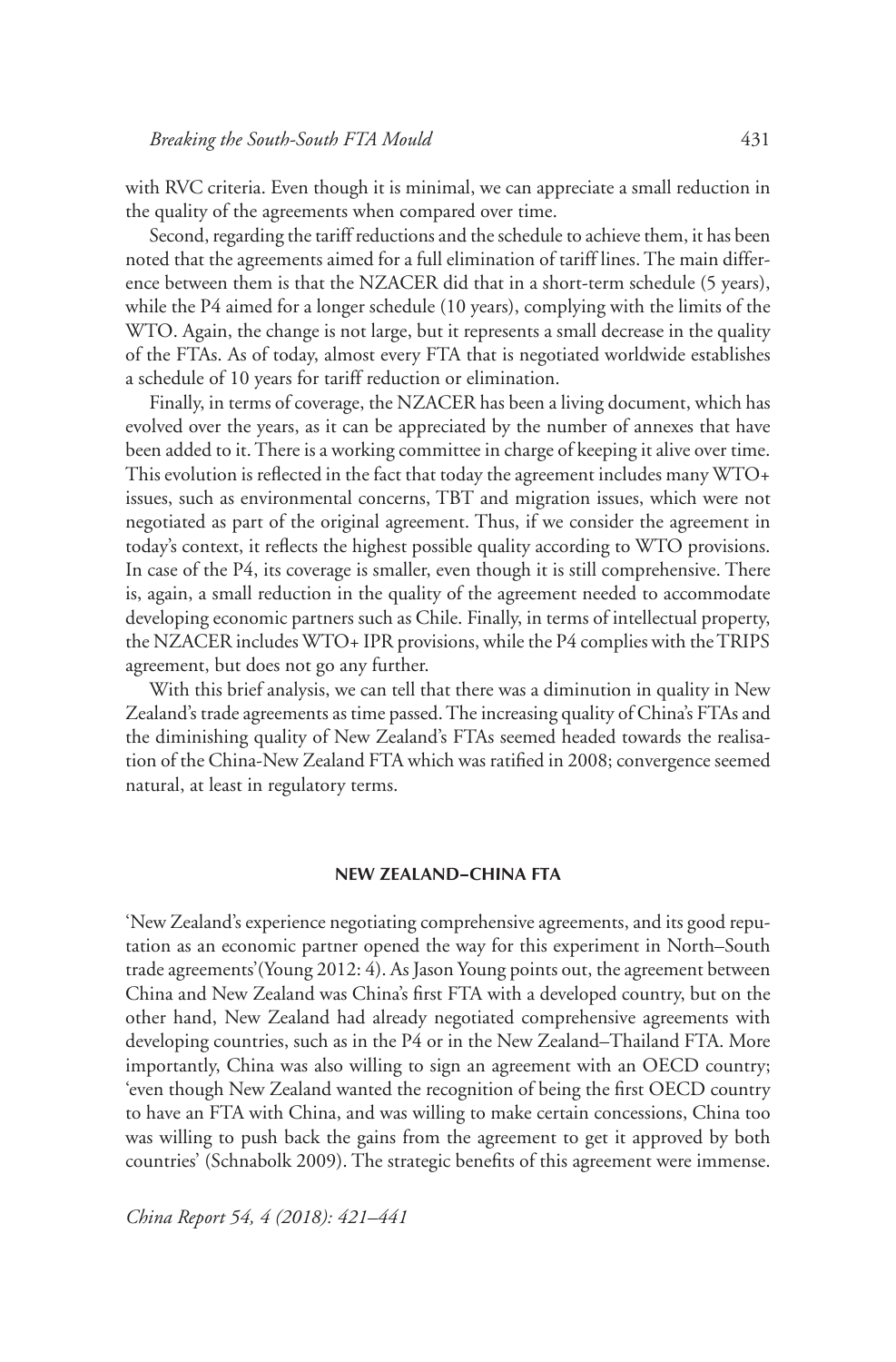Moreover, there was a diplomatic history that pushed this agreement forward, since China tended to 'reward' those countries that favour its diplomatic goals. In this sense, New Zealand prides itself in being the country that gave China its four firsts with developed countries:

- First developed country to agree to China's accession to WTO through bilateral negotiations
- First country to recognise China's market economy status (MES)—China does require of its FTA partners that they recognise China's MES. So this is a given requirement for any country that has signed or intends to sign an FTA with China.
- First OECD country to begin FTA negotiations with China—the negotiations started in 2004
- First OECD country to sign such an FTA—concluded in the year 2008

This became China's first comprehensive FTA (including services, investment, labour, migration, education, etc.), and negotiations were finalised unexpectedly fast, with both parties being easily able to accommodate the needs of each other, looking for 'mutually beneficial' ways to safeguard each other's interests. It was the first time that China discussed issues other than trade in goods in an FTA, since it applied a mechanism of single undertaking. This is not to say that China had not signed comprehensive FTAs earlier, but when Beijing had engaged in these dialogues, it had done so gradually, through different negotiation processes.

The New Zealand–China FTA has been defined as an 'example of successful crossing of the North–South Divide' (Young 2012) with New Zealand willing to make concessions and China stepping up its standards. New Zealand had to lower its standards in order to be able to sign an FTA with China. It was not an easy process for a country that stands at the top of high-quality trade liberalisation. 'Now that the focus on New Zealand–China relations has moved to trade, the New Zealand government appears less and less willing to face up to differences with China' (Brady 2008). Nevertheless, China did have to concede as well in its approach to FTA negotiations, by raising its standards to meet that of New Zealand. Thus, we could call it a process of mutual regulatory convergence where both actors meet up in the middle, instead of having a full adaptation on one side forced by asymmetry.

Following with the final point of the last paragraph, it was in China's interest to start negotiating comprehensive FTAs. There is a clear shifting orientation of the Chinese economy towards the development of services (financial services, tourism, construction, etc.). The comprehensiveness of the agreements speaks of China's shifting economy, trying to develop a higher proportion of services in its economic development. Negotiating trade liberalisation for trade in goods only weakens the potential positive impact of the agreement.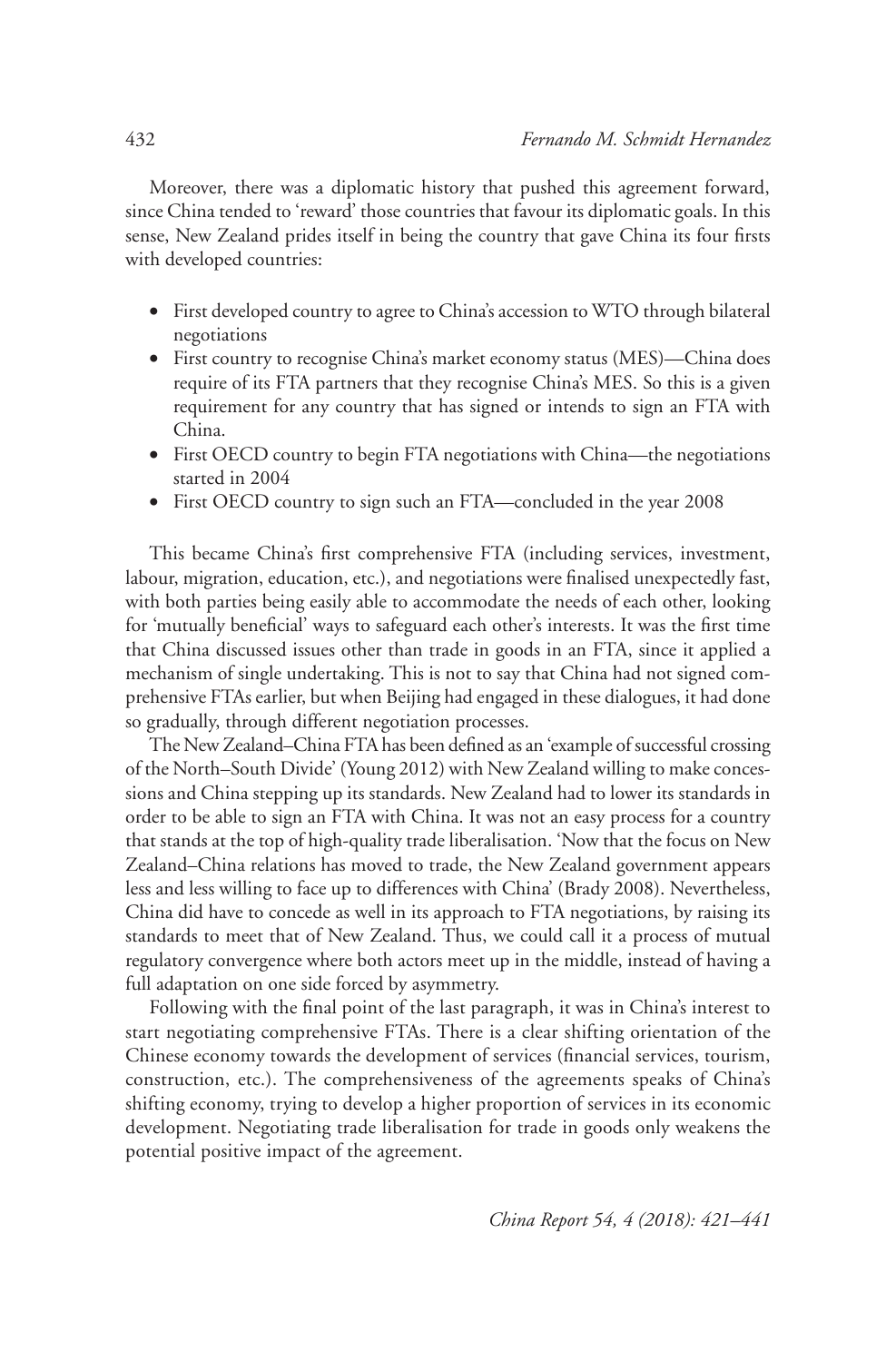Tim Groser, former trade minister of New Zealand, characterises the agreement as being 'a significant factor in the dramatic growth in bilateral trade, delivering improved trade facilitation and tangible benefits'. The agreement itself has seen positive results, which are more pronounced for New Zealand than for China. It was such an important deal that the New Zealand government decided to create a specific webpage for the agreement in order to further disseminate knowledge regarding the benefits that New Zealand would obtain. The content analysis, using the same indicators used for China's and New Zealand's previous FTAs, can be found in Table 7.

In terms of ROO, this agreement included a few items where RVC was used to establish the value of non-originating materials. However, most HS lines considered CTC criteria to determine origin. The rules therefore are non-stringent, in what was China's first FTA with non-stringent rules, focused on improving the quality, while decreasing New Zealand's standards a little bit. In terms of tariff reduction, New Zealand carried out its usual full elimination of tariffs, through a 10-year framework. It had to make a concession to China, which exempted 227 HTC lines in order to protect some of its economic sectors. In this regard, the China–New Zealand FTA was very similar to the China–Chile FTA. It showed a little bit of improvement in the quality of openness of China's market, while keeping up some of its safeguards as well. Finally, in terms of coverage, it also came to terms with China's and New Zealand's previous history of looking for a middle ground in quality terms. It became China's first agreement negotiated under a single undertaking mechanism, thus including in the same negotiation process services and investment among other issues such as education, tourism, migration and labour. In terms of intellectual property, it included a compliance clause with the TRIPS agreement, which is the same as the China–Chile FTA, and the P4. Therefore, there are clear concessions on the part of New Zealand, while China also improved its overall quality of FTAs, approaching higher standards in trade facilitation.

|            |                                  | 140U /                      | Analysis of China-New Zealand FTA Content |              |                              |
|------------|----------------------------------|-----------------------------|-------------------------------------------|--------------|------------------------------|
|            |                                  | ROOs                        | Tariff Reduction                          |              |                              |
| <i>FTA</i> | RVC                              | <b>CTC/TP</b>               | Certificate of<br>Origin                  | Schedule     | Exceptions (9<br>Digits HTC) |
| NZ-China   | 30–50 (only 21)<br>items for NZ) | Good specific<br>CTC/few TP | Non-stringent;<br>9 rules                 | 10 years     | 227 for China;<br>$0$ for NZ |
|            |                                  |                             | Coverage                                  |              |                              |
| <i>FTA</i> |                                  | WTO-Plus                    |                                           |              | <b>IPR</b>                   |
| NZ-China   | Comprehensive but particular     |                             |                                           | <b>TRIPS</b> |                              |
| ---        |                                  |                             |                                           |              |                              |

*Table 7*

**Sources:** China–New Zealand FTA webpage (http://www.chinafta.govt.nz); New Zealand Ministry of Foreign Affairs and Trade (http://www.mfat.govt.nz).

**Note:** NZ, New Zealand.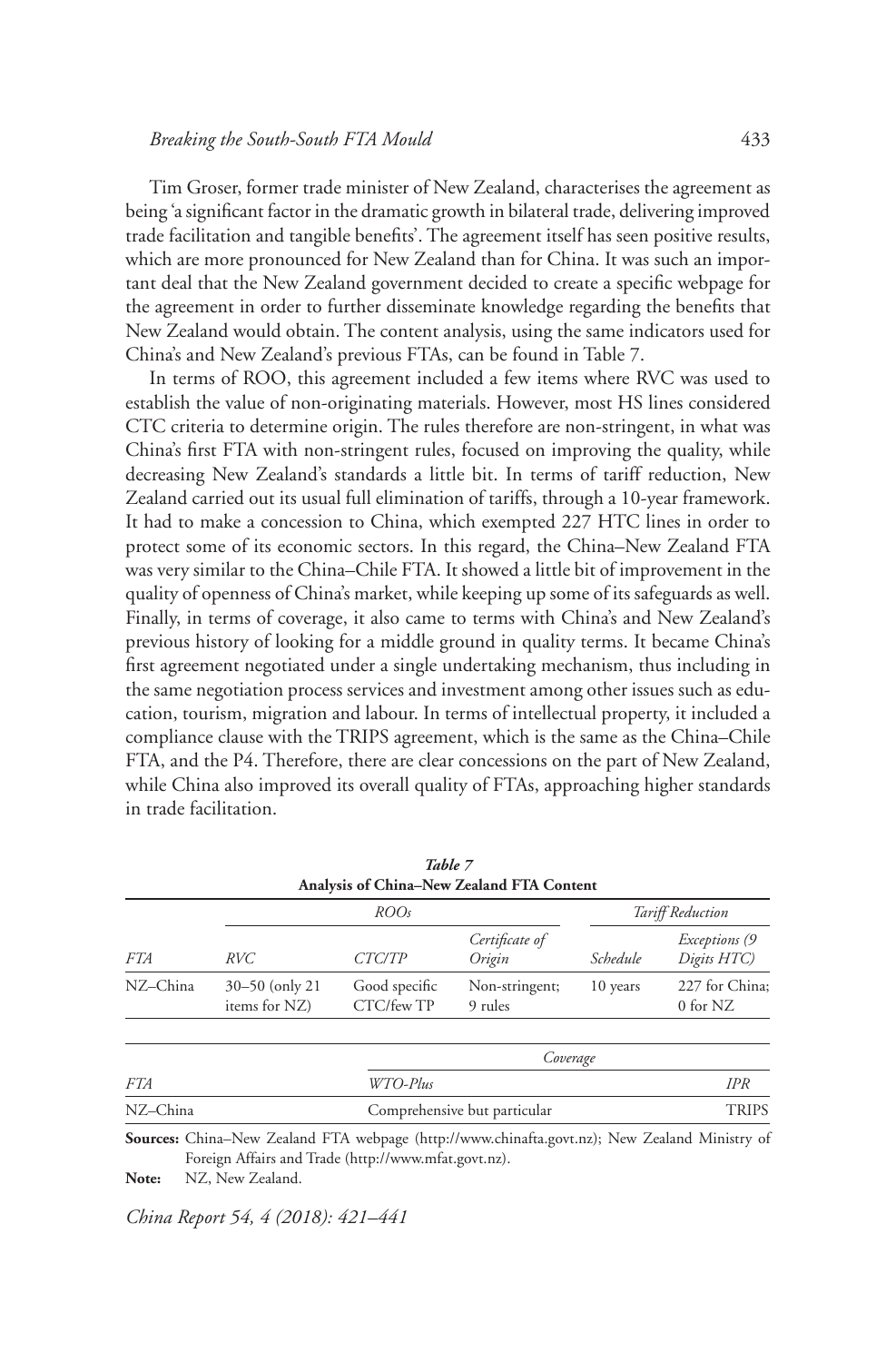Now, we come to the question raised at the beginning of this article: why New Zealand? The analysis carried out above should shed some light on this question. It is important to keep in mind that China started negotiations with Australia, Iceland (2005) and Norway (2007) prior to signing the FTA with New Zealand; yet, none of these negotiations were finalised before the New Zealand agreement. This analysis points to four possible explanations which are neither exclusive nor comprehensive; rather, they are complementary and leave space for further research.

## **POTENTIAL EXPLANATIONS**

## **EXPLANATION I—LOOKING FOR A MIDDLE GROUND**

As this analysis has pointed out repeatedly, New Zealand was gradually going through a process of diminution of the quality of its FTAs, while China went in the opposite direction, from low-quality FTAs towards an improvement in quality by moving forward in IPR, trade in services and market access among other issues. In the process of negotiation, a middle ground for negotiation appeared between the champion of free trade and the Asian giant. As we can see in Figure 1, there is evidence of a strong compromise on both sides towards reaching agreement. China conceded on the mechanism of single undertaking, increased coverage and simpler ROO, while New Zealand allowed for China's partial liberalisation and decreased its demands on IPR issues.

This middle ground provided room for negotiating teams to make concessions, which, for example, Australia at that time was not willing to make (Jiang 2008). Importantly, these concessions were actually beneficial to trade, as scholars Tan and Cai (2011) point out when they say that 'our analysis justifies the idea that a free trade agreement between two countries of different development stages has to come along with a progressive process of tariff dismantling for the most strategic sectors, so as to limit the adjustment costs'.

#### **EXPLANATION II—SOCIALISATION OF NORMS IN EAST ASIA**

As former Prime Minister Helen Clark stated, 'our objective must be to nurture and deepen our Asia relationships so that New Zealand can play an active role in the growth and prosperity of the Asian region' (Young 2012: 5). New Zealand has had an active participation in numerous regional groupings, such as Asia-Pacific Economic Cooperation (APEC), ASEAN+6, P4, TPP, Regional Comprehensive Economic Partnership (RCEP) and the East Asian Summit. Also, New Zealand, as a regional player, has achieved numerous FTAs with ASEAN countries that usually involve lower quality FTA agreements. Therefore, following a theory of socialisation, we could argue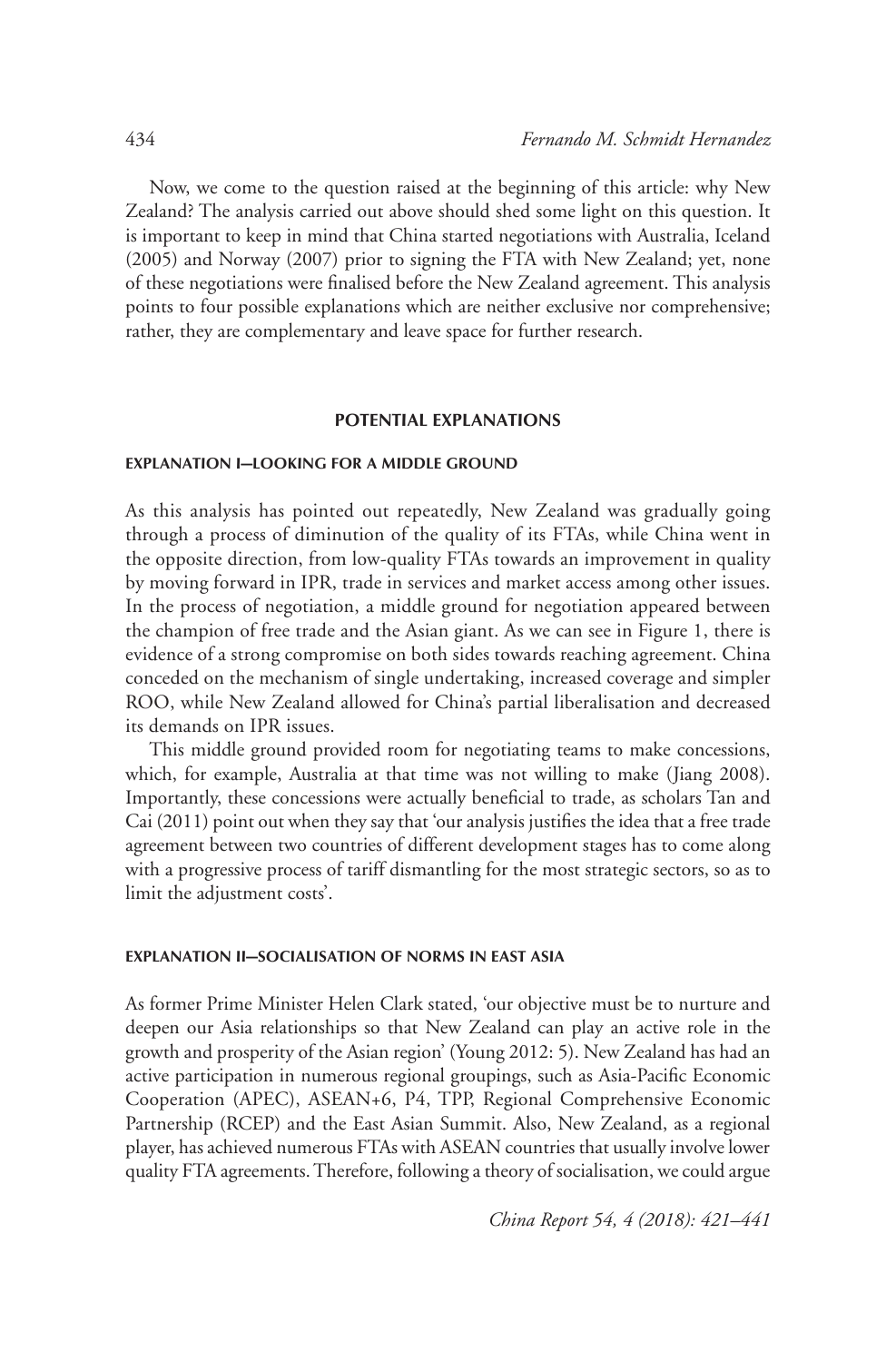

*Figure 1* **China's and New Zealand's FTA Evolution**

**Source:** Personal elaboration.

that the international and regional institutions have had a co-constitutive effect and not merely a regulative one, as they created new interests and facilitated socialisation among states (Finnemore 1996; Ruggie 1996). Through its participation in regional multilateral dialogues, New Zealand has shifted its views on how it approaches trade regulations, conceiving the need to engage developing economies with a set of rules that allows further freedom of action for them without suffocating their nascent industries.

This being the case, New Zealand has been socialised into decreasing the quality of its FTAs to meet the requirements of ASEAN partners and to converge towards regional norms. Except for the ones with China, Taiwan, South Korea and Hong Kong, all of New Zealand's FTAs in the twenty-first century include ASEAN countries. It is widely known that ASEAN countries have an 'ASEAN way' of negotiating, which is based on consensus and consultation mechanisms, and when applied to FTA negotiations it translates into a gradual, flexible and selective approach. New Zealand, unlike Australia, Norway or Iceland, has shifted its trade norms to comply with ASEAN standards, so has China. This socialisation process therefore, is reflected in the quality of the agreements and has helped New Zealand achieve its goal.

The socialisation process within the region is not only fundamental for understanding this particular FTA but should also be considered—as highlighted by Acharya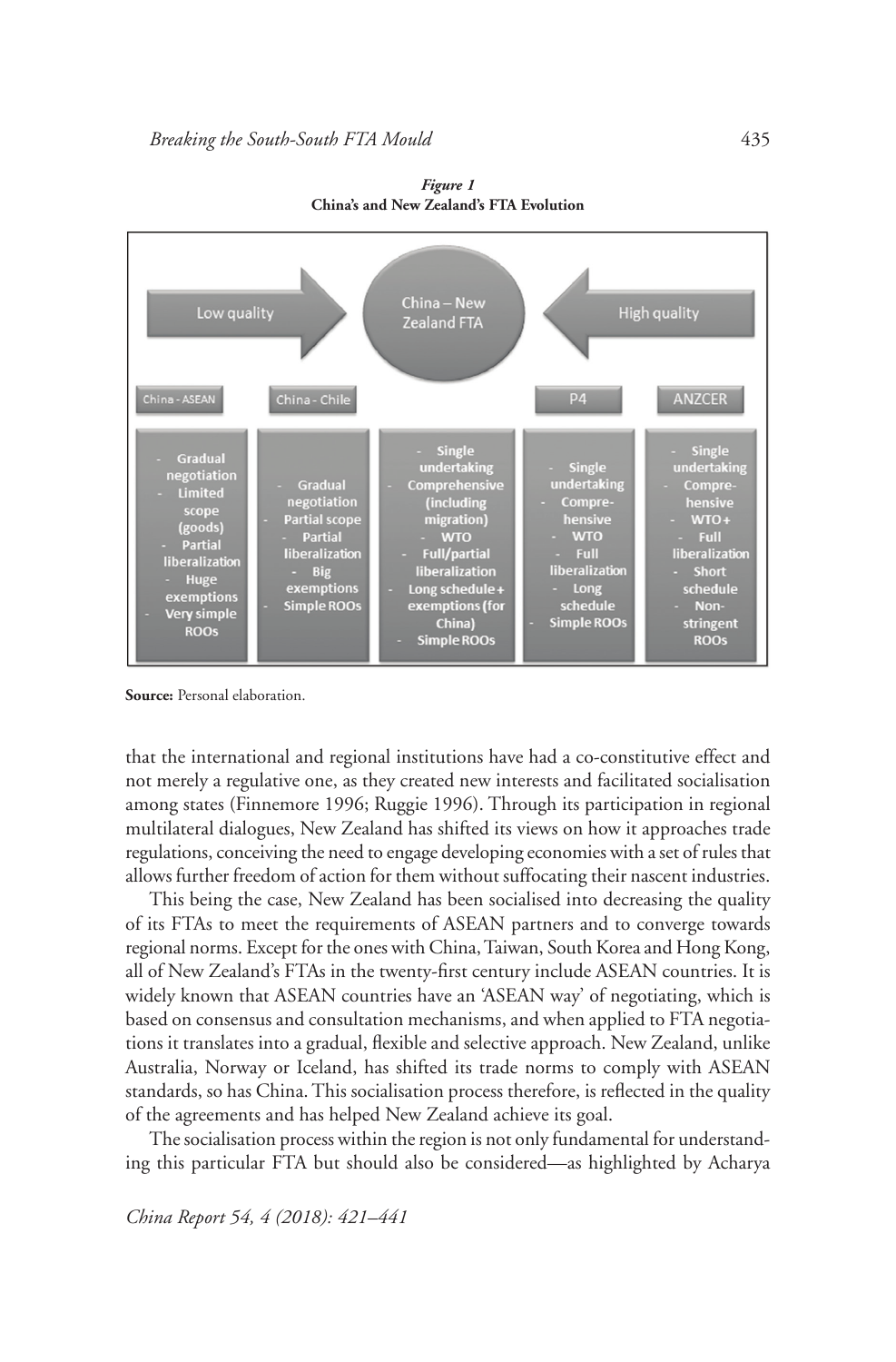(2013)—as a key component of regional integration and the ongoing negotiation process towards the RCEP agreement. In a stark difference from the TPP process, norm socialisation has created an avenue whereby the different negotiating teams tend to converge towards regionally acceptable standards on different issues ranging from intellectual property to labour mobility. Deadlocks could have emerged among the largest RCEP countries—namely, China, Japan and India—yet the successive rounds of negotiations have been able to hammer out some of the conflicting regulations, with an agreement on norms that flow from the existing international organisations in the region, thereby generating a regional consensus.

## **EXPLANATION III—ASYMMETRY: THE BEIJING EFFECT**

The Beijing Effect can be defined as a convergence of regulatory frameworks towards China's preferences, given China's enormous market power. Looking at the agreement from the perspective of its results, it is clear that the gains were much larger for New Zealand than they were for China. In the year 2012, China overtook Australia as New Zealand's main export market. The trade pattern since 2008 can be observed on Figure 2, and it has clearly shifted from a huge surplus in favour of China to a more balanced trade relationship.

This asymmetrical relationship made it easier for New Zealand to give up certain norms and standards in favour of market gains that have pushed its trade with



*Figure 2* **China–New Zealand Bilateral Trade (2004–12)**

**Source:** Global Trade Atlas (www.gtis.com/GTA).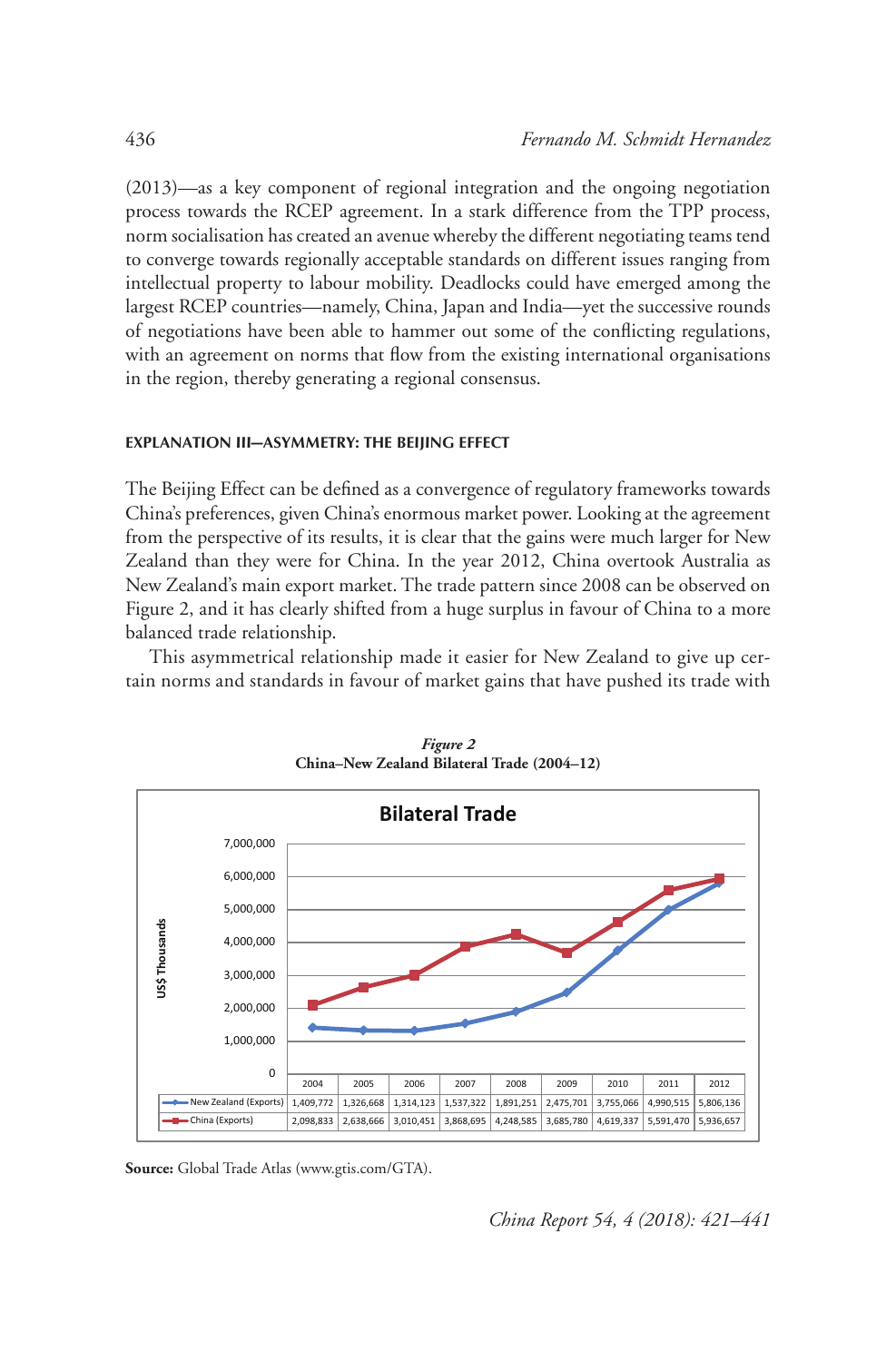China from US\$1.5 billion to US\$6 billion, being one of China's main providers of dairy products. On the other hand, the New Zealand market is 'insignificant' for the Chinese (Brady 2008), being China's 55th largest export market. Thus, this huge asymmetry in market size and the unpurposive projection of Chinese power can also be a potential explanation for New Zealand's decision to shift its trade standards closer to those of China.

## **EXPLANATION IV—INTERNATIONAL SIGNALLING**

The fourth explanation as to why China chose New Zealand as its first OECD trading partner is that it sends out an important signal about China's capacity to negotiate high-quality FTAs and therefore its ability to comply with an MES. Given New Zealand's record on international trade, it was a powerful signal of China's goal of full recognition within the WTO as a market economy. 'This could help set precedents and pressure for other WTO members, particularly the US, EU and Japan, to consider granting China MES before the 2016 deadline' (Nakagawa 2011).

Second, China used its FTA network to reward strategic allies, in moves that were conducive to signalling its 'peaceful rise' and its compliance with the international system. China tried to position itself as an open market, offering opportunities for other economies to access the huge Chinese consumption market, since even New Zealand, the highest quality FTA signatory, had approved an FTA with China and gained access to its market. As part of its international signalling, this FTA fits the needs of China in the aspect of international trade signalling and put it one step closer to its complete recognition as a market economy.

## **A MATTER OF LAYERING**

The above-mentioned explanations do not intend to cover all the causal relations that led China to select New Zealand as its first OECD comprehensive trade liberalisation partner. Several other explanations—both from the perspective of power and from the perspective of institutional development—can be pinpointed as plausible causal explanations. But what we see from the analysis presented above is that most of the explanations currently available to understand the process of convergence within the region's trade liberalisation initiatives tend to have a 'layering' component. The socialisation process, the search for a middle ground and also the asymmetry analysed above can all be considered as part of a larger norm layering process, taking into consideration that the FTA of the Asia Pacific (FTAAP) is, as of now, nothing but a future project; the RCEP is still under negotiation; and the recently signed Comprehensive and Progressive Agreement for Trans-Pacific Partnership (CPTPP) does not include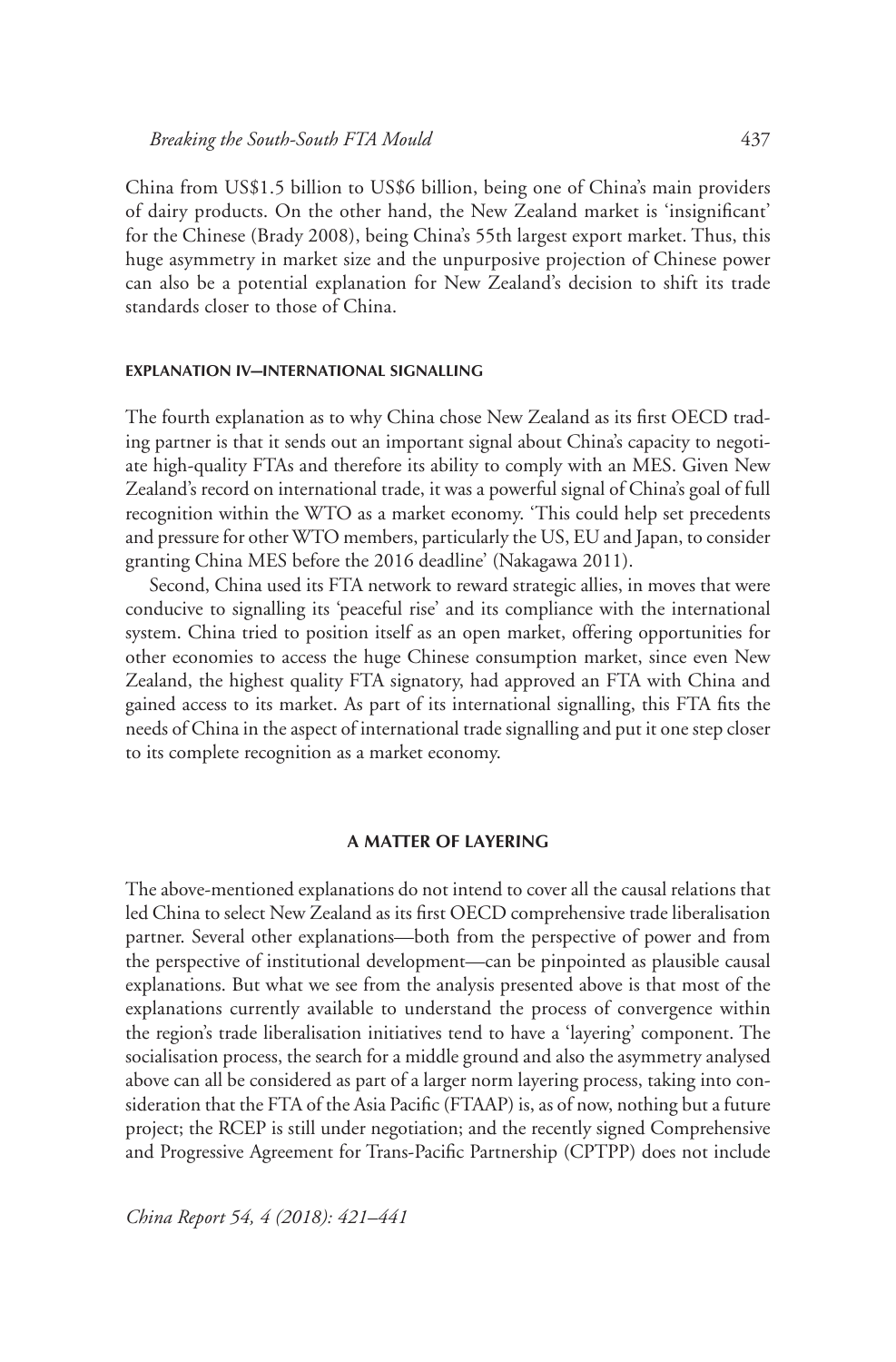the world's largest economies, namely, the United States and China. Thus, the region has resorted to a series of bilateral preferential trade agreements in order to foster trade liberalisation, without having agreed upon a common template for these negotiations. The result is what Bhagwati called a 'spaghetti bowl' (1995) whereby international norms rely upon the convergence of several FTAs which streamline the region's actors, deriving from a process of layering of norms.

Research on layering has progressed within historical institutionalism to address regulatory changes through international influences. Layering refers to the attachment of new elements to existing institutions as a function of either pressure or adaptation to an external reality. One of the ways by which it moves forward is through the analysis of policy feedback, which refers to the 'propensity of state institutional reforms to create client groups that then have a strong incentive to push for their maintenance' (Farrell and Newman 2010). Policies themselves create incentives for concentrated interests to organise and become clients of the bureaucracies involved in policy stability and change. Feedback loops can force a process of layering when there is a divergence of regulatory frameworks, which seemed to be the case when China and New Zealand decided to start FTA negotiations.

Layering itself has been researched extensively by Mahoney and Thelen (2010), and several researchers have looked at both the reasons for layering and the outcomes of this process (Bruszt and McDermott 2014; Parker and Parenta 2008). Thus, when looking at processes of trade liberalisation, where a regional binding framework is non-existent, but there is empirical evidence of regulations and negotiations processes converging towards a common denominator, layering holds value as a theoretical tool which should be taken more seriously, as it may help resolve some of the puzzles currently apparent within the region.

# **CONCLUSIONS**

Through these prisms, it made perfect sense for China to regard New Zealand as a desirable first OECD FTA partner, since through a process of socialisation in the region, the government in Wellington faced pressure to reduce its demands in the quality of trade norms, while China raised its norms to generate more positive international signalling regarding the non-threatening character of its rise and its full acceptance of the international system. This convergence served New Zealand's interests in terms of market access, while it also served China's signalling strategy towards convincing international audiences of its 'peaceful rise' through the provision of public goods and moved it closer to being recognised worldwide as a market economy. Thus, we should look at China's FTA diplomacy as a process rather than a fixed position, whereby the country seems to be slowly converging towards internationally agreed-upon trade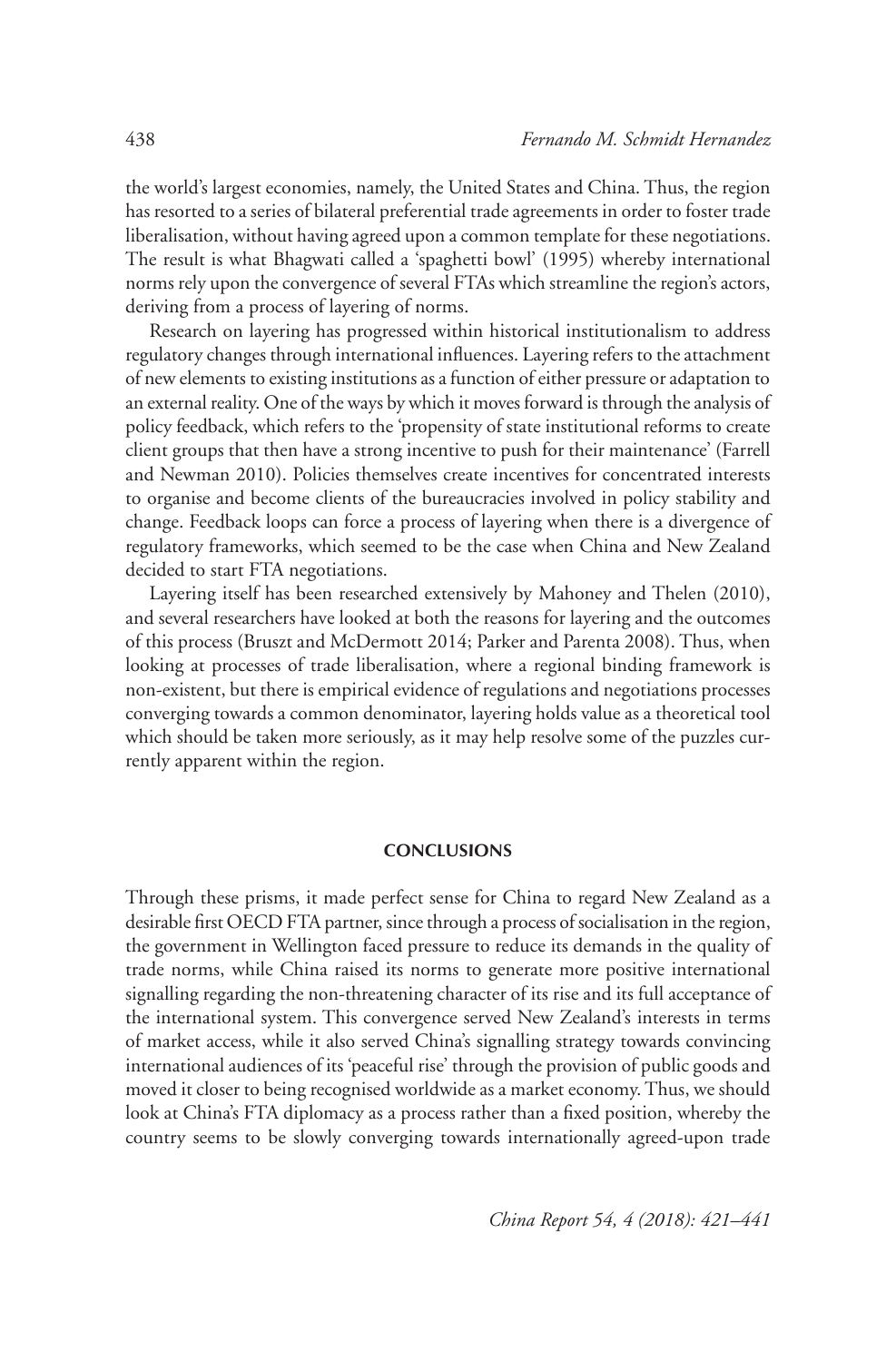rules with OECD standards, which China takes on a slow step-by-step basis, given its status as a developing country. It is through this process that we can also understand the 'upgrading' of trade agreements between China and its trade partners, particularly New Zealand and Chile (both OECD countries), as these two economies are currently looking to upgrade their FTAs towards a more comprehensive coverage and higher quality rules.

In terms of convergence, the concept of layering is particularly useful. Changes in regulations do not always come from exogenous shocks; they may also derive from a gradual process of institutional layering (Van der Heijden 2011). The need for China to move towards higher standards in FTA negotiations, as well as the need for New Zealand to achieve preferential access to its largest export market, seems to have moved both parties towards a convergence in trade regulations, perhaps setting a standard for the Asia-Pacific region in the future.

The key to the FTAs in this region was finding a middle ground between high and low quality, striking the balance for which developing economies crave. This was related to the need to increase intra-regional trade, as well as to keep in place economic policies which were more protectionist for sensitive or strategic sectors. The establishment of regional supply chains facilitates development of not only trade relations but also anew consensus regarding norms in the region. The future clash between the CPTPP norms (which seem too high for part of the region, particularly China) and the reality of economic development will see a process of downgrade socialisation of the CPTPP as an agreement, or its failure to be the leading normative influence in the Asia Pacific. It is in this context that China's rise has come with a strong push from Beijing towards regional multilateralism, be it China's renewed effort to discuss the FTAAP or its impetus to conclude RCEP negotiations. China wants an increased role in the regional order, an attitude which has been characterised as multilateral balancing vis-à-vis the United States (Kolmas 2016); the impact that this balancing behaviour will have on rule convergence presents an interesting prospect for further research at a point in time when China presents itself as the defender of globalisation, and the United States retreats to a more protectionist stance fostered by 'America First' policies. Will China push for higher standards in trade regulations? Or will Beijing settle for the middle-ground quality standards which it currently champions in its own FTAs?

Finally, China's FTAs speak of its increasingly complex economic reality with the development of a strong service sector and its full accession to the world economy. In this process, China, as it has always done, has attempted to test its new capabilities with small economies first, thus opening the way to higher quality norms on a gradual basis. The gradualist approach, with which it moved towards the opening up of its economy in the 1970s and the starting of its FTA drive with the China–ASEAN FTA and its EHLs saw a new phase when it moved towards the developed world and with the improvement of the normative structure of China's trade. New Zealand positioned itself well in this trend and obtained large gains from giving up certain norms.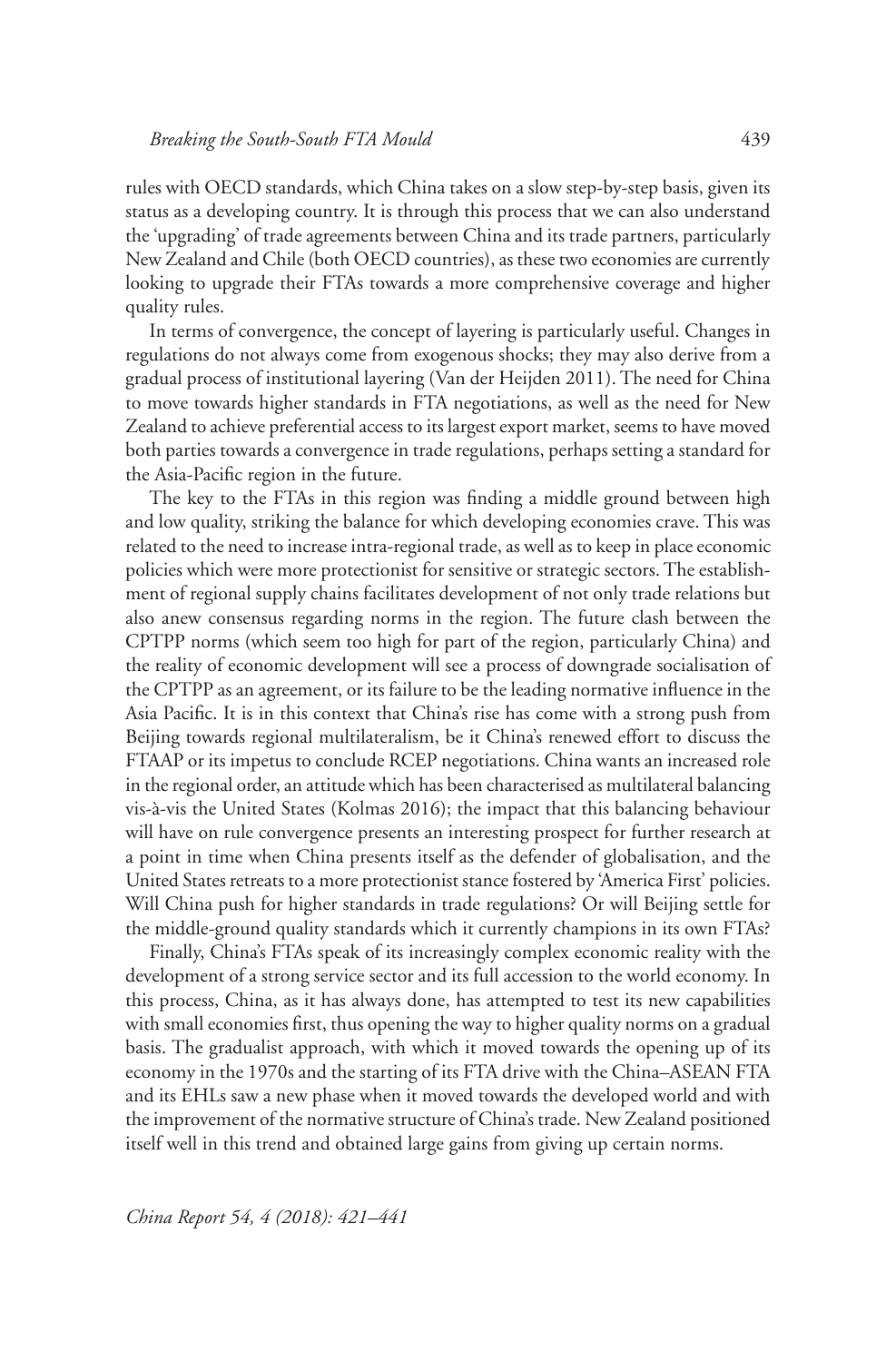# **DECLARATION OF CONFLICTING INTERESTS**

The author declared no potential conflicts of interest with respect to the research, authorship, and/or publication of this article.

# **FUNDING**

The author received no financial support for the research, authorship, and/or publication of this article.

#### **Official Documents**

- 1. China–ASEAN FTA (http://fta.mofcom.gov.cn/english/index.shtml)
- 2. China–Chile FTA (http://fta.mofcom.gov.cn/english/index.shtml)
- 3. New Zealand–Australia FTA (http://www.dfat.gov.au/fta/anzcerta/)
- 4. New Zealand in P4 (http://www.mfat.govt.nz/Trade-and-Economic-Relations/2-Trade-Relationshipsand-Agreements/index.php)

#### **Sources of Data**

1. New Zealand Ministry of Foreign Affairs and Trade (http://www.mfat.govt.nz)

## **REFERENCES**

- Acharya, A. 2013. 'Contingent Socialization in Asian Regionalism', in M. Kahler and A. MacIntyre (eds), *Integrating Regions: Asia in Comparative Context*. Stanford, CA: Stanford Universtiy Press, 221–41.
- Bhagwati, J. 1995. US Trade Policy: The Infatuation with FTAs. Discussion Paper Series No. 726. New York, NY: Columbia Universtiy, 1–23.
- Brady, A.-M. 2008. 'New Zealand–China Relations: Common Points and Differences', *New Zealand Journal of Asian Studies*, Vol. 10, No. 2, 1–20.
- Bruszt, L. and G. McDermott. 2014. *Leveling the Playing Field: Transnational Regulatory Integration and Development.* Oxford, UK: Oxford University Press.
- Cheong, I. and K.-D. Kwon. 2005. 'Assesing the Qualities of FTAs and Implications for East Asia', paper presented at the *APEC Study Center Consortium Conference*. Jeju, 1–28.
- Drezner, D. 2007. *All Politics Is Global: Explaining International Regulatory Regimes.* New York, NY: Princeton University Press.
- Farrell, H. and A. Newman. 2010. 'Making Global Markets: Historical Institutionalism in International Political Economy', *Review of International Political Economy*, Vol. 17, No. 4, 609–38.
- Findlay, C. 2012. 'China in the World Economy: The FTA Strategy', in R. Garnaut and L. Song (eds), *China: New Engine of World Growth*. Canberra: ANU Press, 176–88.